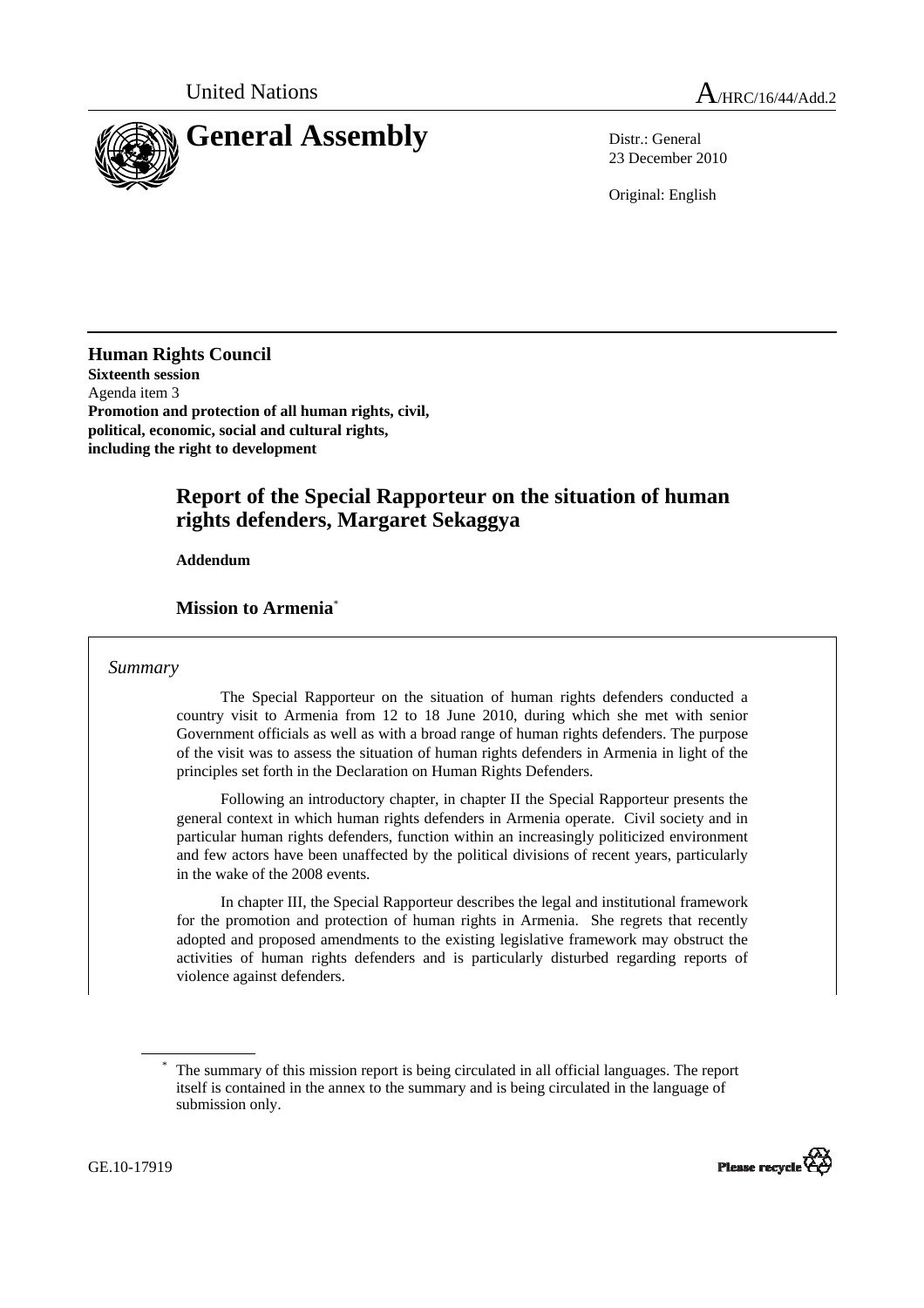In chapter IV, the Special Rapporteur details the current challenges faced by human rights defenders in Armenia in their legitimate activities. She highlights that the events of March 2008 have contributed to a very politicized environment, preventing constructive cooperation between the authorities, the Ombudsperson and human rights defenders. Other challenges include restrictions on freedom of association, impediments to the freedom of assembly, restrictions on the freedom of expression and impunity for abuses against human rights defenders.

 Finally, in chapter V the Special Rapporteur formulates her conclusions and recommendations for consideration by the Government and relevant stakeholders.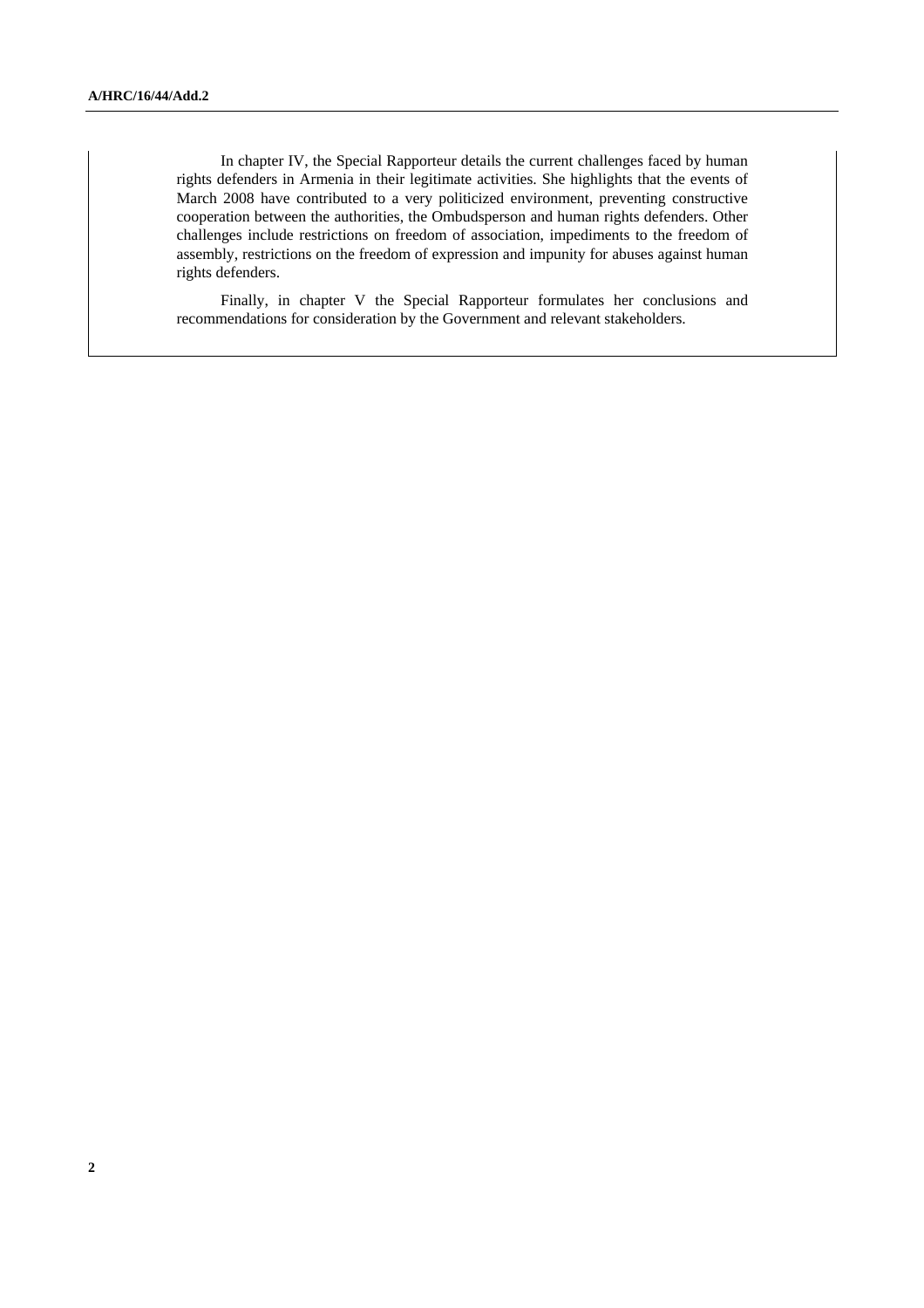# **Annex**

# **Report of the Special Rapporteur on the situation of human rights defenders on her visit to Armenia**

# Contents

|     |                                                                    | Paragraphs  | Page           |
|-----|--------------------------------------------------------------------|-------------|----------------|
| I.  |                                                                    | $1 - 5$     | $\overline{4}$ |
| П.  |                                                                    | $6 - 19$    | $\overline{4}$ |
| Ш.  | Legal and institutional framework for the promotion and protection | $20 - 52$   | 7              |
|     | А.                                                                 | $20 - 41$   | 7              |
|     | <b>B.</b>                                                          | $42 - 52$   | 11             |
| IV. |                                                                    | $53 - 101$  | 12             |
|     | A.                                                                 | $53 - 65$   | 12             |
|     | <b>B.</b>                                                          | $66 - 70$   | 14             |
|     | C.                                                                 | $71 - 79$   | 15             |
|     | D.                                                                 | $80 - 93$   | 16             |
|     | Е.                                                                 | $94 - 101$  | 19             |
| V.  |                                                                    | $102 - 109$ | 20             |
|     | A.                                                                 | $102 - 105$ | 20             |
|     | <b>B.</b>                                                          | 106-109     | 21             |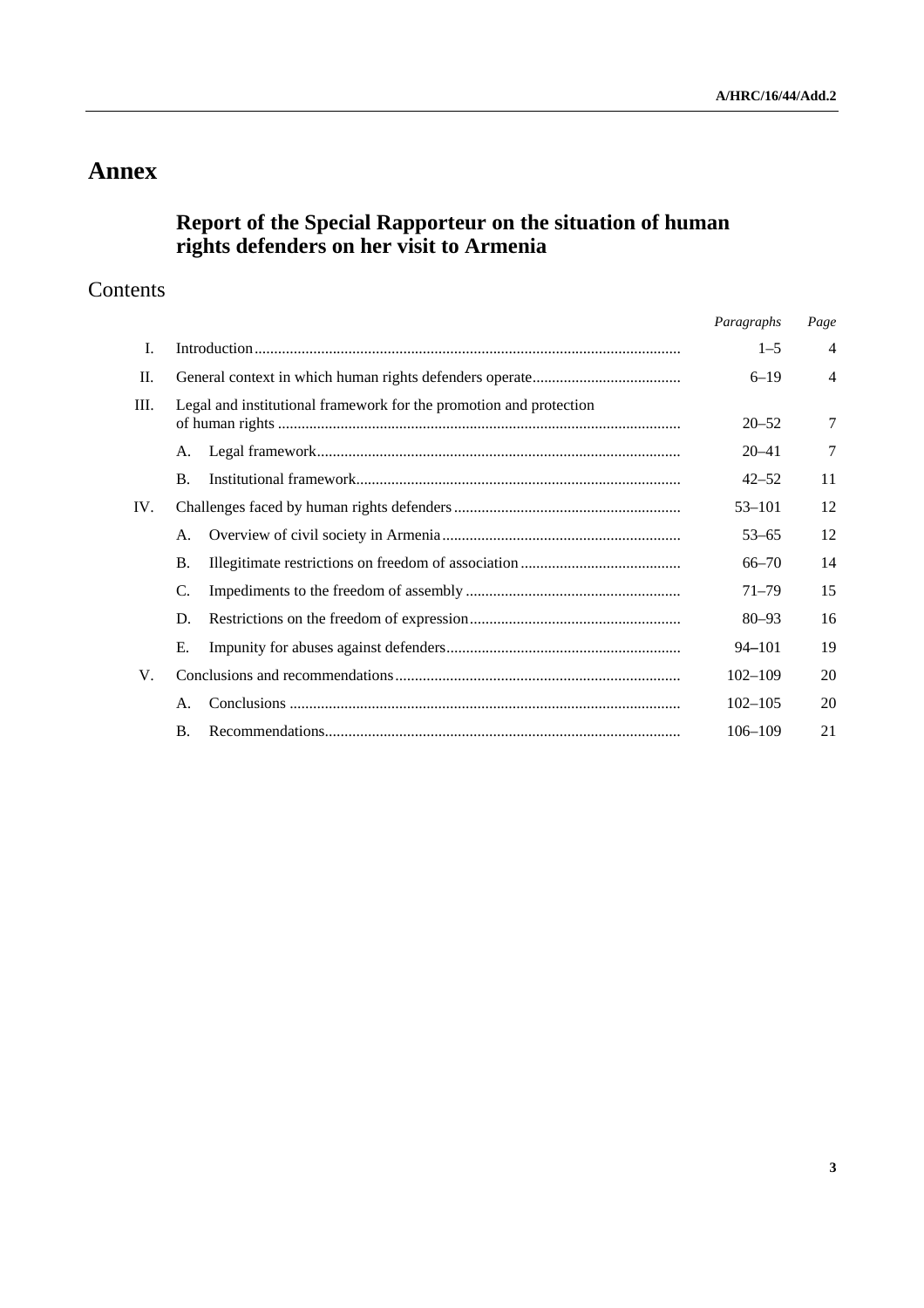# **I. Introduction**

1. Pursuant to General Assembly resolution 60/251 and Human Rights Council resolution 7/8, the Special Rapporteur on the situation of human rights defenders conducted an official visit to Armenia from 12 to 18 June 2010, at the invitation of the Government.

2. The purpose of the visit was to assess the situation of human rights defenders in Armenia in light of the principles set forth in the Declaration on the Right and Responsibility of Individuals, Groups and Organs of Society to Promote and Protect Universally Recognized Human Rights and Fundamental Freedoms (hereinafter the Declaration on Human Rights Defenders). An examination of the legal framework in the country, the institutional policies, and the mechanisms for promotion and protection of human rights were of particular importance to this assessment.

3. The Special Rapporteur would like to thank the Government for its ongoing cooperation with the special procedures of the Human Rights Council, for extending the invitation to her, and for its cooperation prior to and during the mission. During her visit, she had the opportunity to meet with the Prime Minister; the Deputy Minister of Foreign Affairs; the Minister of Justice; the Chair of the Standing Committee on Protection of Human Rights and Public Affairs; the President of the Court of Cassation; the Chair of the Constitutional Court; the Deputy Chair of the Standing Committee on State and Legal Affairs and the Deputy Head of Police.

4. The Special Rapporteur also met with a broad segment of civil society and with human rights defenders engaged in a wide range of civil, political, economic, social and cultural rights work, as well as with members of the opposition parties, representatives of United Nations agencies, diplomatic missions and intergovernmental organizations. She would like to thank them for their cooperation and availability throughout her visit.

5. The Special Rapporteur would also like to thank the organizations and individuals who made her visit possible by coordinating her meetings with the authorities and with civil society. In particular, she would like to thank the United Nations Resident Coordinator and the Resident Representative of the United Nations Development Programme in Armenia as well as her staff at UNDP for the excellent support provided in organizing the visit.

# **II. General context in which human rights defenders operate**

6. A state of the Soviet Union starting from 1920, Armenia's independence was formally declared on 23 September 1991, following a national referendum two days earlier. Since then, Armenia has been a democratic republic with a presidential system of government, with legislative power belonging to Parliament. Armenia joined the United Nations in 1992, and in 2006 issued a standing invitation to all special procedures.

7. The most traumatic events of recent Armenian history took place following presidential elections on 19 February 2008, in which Serzh Sargsyan, the incumbent Prime Minister, was elected President of Armenia. Although Mr. Sargsyan was declared to have won the election with 52 per cent of the votes, political opposition groups refused to recognize the result and organized popular demonstrations which developed into a continuous protest in Yerevan city centre. On 1 March 2008, police forces violently dispersed the protesters. Ten persons were killed, two of whom were police officers, while hundreds were reported to have been injured. At least 102 demonstrators were arrested, and more than 27 cases were documented of detainees alleging ill-treatment while en route to police stations or while in police custody. In addition, at least 81 prominent opposition political figures and their supporters were arrested between 25 and 27 March 2008, some of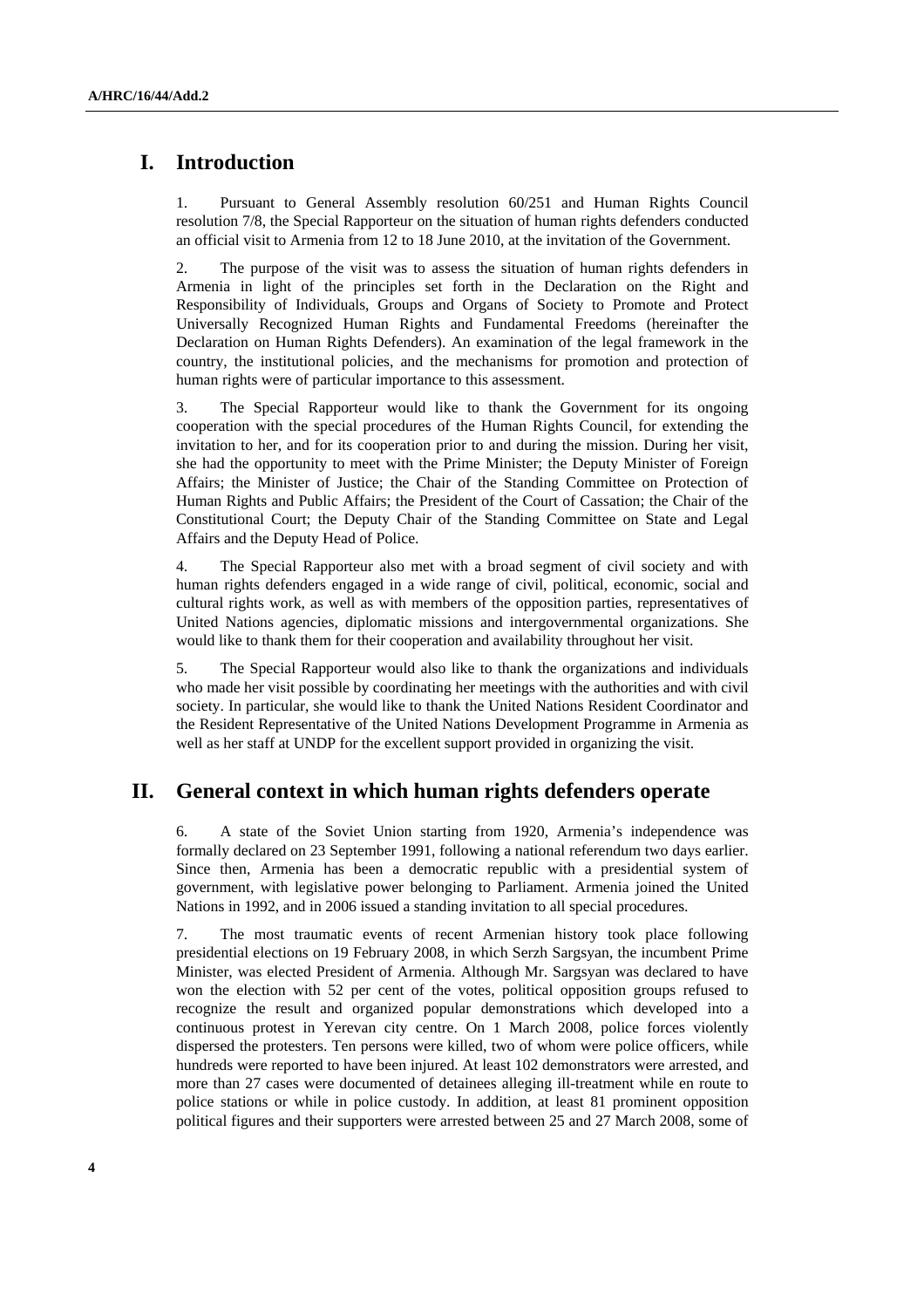whom also alleged ill-treatment whilst in police custody. Furthermore, there were documented violations of due process, including incommunicado detention and lack of access to a lawyer of one's choosing.<sup>1</sup>

8. The international community, including the Council of Europe and the Organization for Security and Cooperation in Europe (OSCE), quickly expressed concern regarding the violence and arrests. On 2 March 2008, the United Nations High Commissioner for Human Rights issued a press statement expressing her concern regarding "reports that force had been used against peaceful demonstrators and that opposition protestors had been detained". She called upon the authorities "to exercise the utmost restraint and to ensure that due process is followed in the case of any detention".<sup>2</sup>

9. A state of emergency declared between 1 and 21 March 2008 provided for a temporary blackout of media reporting on opposition activities, and also saw the adoption by Parliament of new, restrictive amendments to the Law on Peaceful Assemblies. The political situation since then has stabilized, yet opposition groups and large sectors of civil society continue to criticize the ruling administration. In addition, implications of the March 2008 violence continue to impact on the working environment for human rights defenders in Armenia.

10. The amendments to the Law on Peaceful Assemblies were withdrawn on 22 April 2008, following international criticism, yet public assemblies and demonstrations continue to be restricted under the pre-existing 2004 legislation. Although an amnesty adopted by the National Assembly on 19 June 2009 led to the release of the majority of the remaining detainees,<sup>3</sup> human rights groups and the opposition have alleged that over a dozen opposition supporters remain in prison to date, and called for their recognition as political prisoners. The Government in turn claims that those detained in connection with the March 2008 events are not being detained for political reasons, but rather for specific offences, including the illegal storage of weapons and ammunition.<sup>4</sup>

11. In a statement on 14 May 2010, following a visit to Armenia, the President of the Parliamentary Assembly of the Council of Europe (PACE), stated that reforms were urgently needed in order to demonstrate "clear determination" to "restore public confidence, move towards reconciliation and consolidate the democratic process in the country".5

12. Days after taking office, President Sargsyan established a high-level working group to coordinate the implementation of the proposals contained in PACE resolution 1609 related to the activities of democratic institutions in Armenia. The group, which includes representatives of all three branches and from the National Radio and Television Commission, has worked towards the implementation of democratic reform.

13. In June 2008, the National Assembly of Armenia set up an Ad Hoc Commission for Inquiry into the events of 1 and 2 March 2008, which has completed its work and made its report public. Also in June 2008, the Public Council of Armenia was created in accordance with the President's decree.

<sup>&</sup>lt;sup>1</sup>  $\alpha$ /HRC/WG.6/8/ARM/2, para. 22; and  $\alpha$ /HRC/WG.6/8/ARM/3, para 12.<br><sup>2</sup> Prace Statement, Office of the High Commissioner for Human Bights, 2 N

<sup>&</sup>lt;sup>2</sup> Press Statement, Office of the High Commissioner for Human Rights, 2 March 2008. Available at: http://www.ohchr.org/EN/NewsEvents/Pages/DisplayNews.aspx?NewsID=9032&LangID=E 3

 $n_{\text{up}}$ .//www.oncorresponsitions.

 $4$  A/HRC/15/9, para. 74.

<sup>&</sup>lt;sup>5</sup> "Armenia needs a clear roadmap of reforms in order to consolidate democracy", 14 May 2010. See: http://assembly.coe.int/ASP/NewsManager/EMB\_NewsManagerView.asp?ID=5553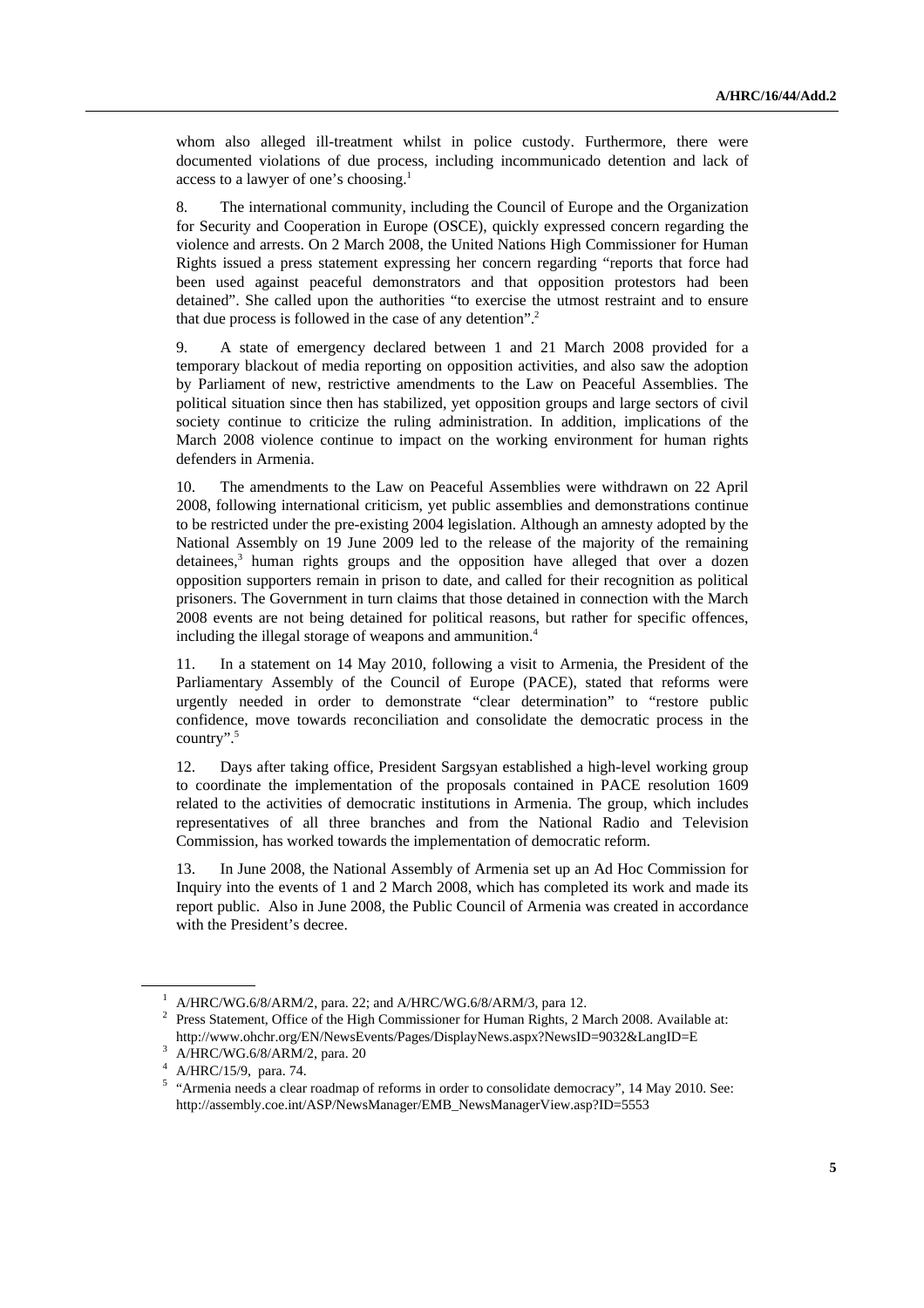14. In particular, international organizations, international NGOs and local human rights groups have repeatedly criticized the lack of any meaningful investigation into the deaths and injuries of 1 March 2008, and into the allegations of ill-treatment and violations of due process.<sup>6</sup> The Government asserts that satisfactory investigations into the allegations of police ill-treatment have already been completed.<sup>7</sup> As an unresolved issue, this and other concerns including corruption, impartiality of the judiciary, lack of independence of the media and restrictions to freedom of assembly and association have formed the basis of a lingering resentment towards the authorities. Many of those who met with the Special Rapporteur during her mission described a pervasive sense of impunity and corruption which has profoundly impacted upon the context within which human rights defenders operate in Armenia.

15. Civil society and, in particular, human rights defenders, function within an increasingly politicized environment. Few actors have been unaffected by the political divisions of recent years, particularly in the wake of the 2008 events. Few NGOs support the Government, yet those who do not openly align themselves with the political opposition are often perceived as holding a pro-Government bias, making it increasingly difficult for human rights defenders to adopt or maintain positions of political neutrality.

16. This trend of politicization has led to suspicion, cynicism, discouragement and fragmentation within civil society itself, as human rights defenders find themselves competing within an increasingly defensive and adversarial environment, in which they are required to protect themselves from discredit and stigmatization. As a result, human rights defenders find it difficult to form networks or coalitions between themselves to work more effectively, or to cooperate with the government in order to address matters of concern.

17. The prevailing atmosphere of political dispute has also led to a context within which civil and political rights defenders appear to predominate within the human rights community. In contrast, economic and social rights activists, including those who work on women's' and lesbian, gay, bisexual and transgender (LGBT) rights as well as other social issues, are able to escape much of the politicization of other organizations, and the authorities have been responsive to some of their recommendations. However, economic and social rights activists often find themselves marginalized within dominant human rights discourse and are successful in their work insofar as it does not impact on civil and political issues, or touch on the vested interests of powerful individuals within society.

18. Many international organizations and diplomatic representatives are active in Armenia. In particular, international institutions such as PACE and OSCE have been vocal in their response to the events of March 2008, as well as in calling for reform. In addition, the international community has made considerable funding initiatives in Armenia since independence. However, criticism has been expressed that these efforts have at times been ineffective. Piecemeal funding has seen much of the development of the past decade focused on donor-led projects, with little emphasis on institution- or capacity-building, with the effect of restricting the output and focus of the work of human rights defenders. Criticism was also expressed to the Special Rapporteur that a lack of coordination between members of the international community in the country, as well as lack of a shared emphasis on human rights issues, had limited their potential effectiveness in pressuring the authorities to recognize and provide necessary infrastructure for human rights defenders.

 $6$  "Armenia needs a clear roadmap of reforms in order to consolidate democracy", Statement by President of Parliamentary Assembly of the Council of Europe (PACE), 14 May 2010, http://assembly.coe.int/ASP/NewsManager/EMB\_NewsManagerView.asp?ID=5553; 7

 $7 \text{ A/HRC}/15/9, \text{ paras. } 71-73.$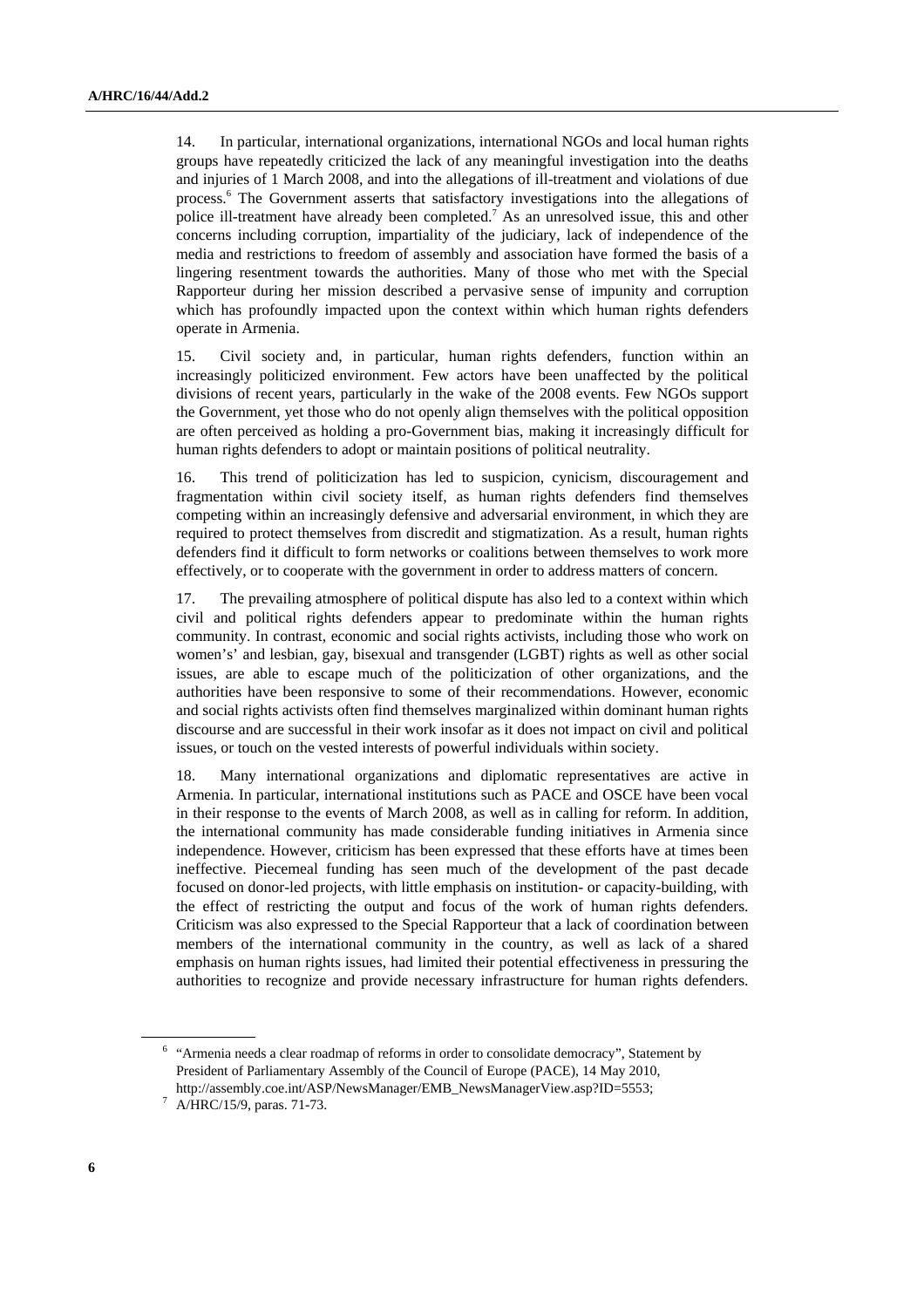However, it seems clear that the politicization of human rights organizations has the effect of impeding effective cooperation with the diplomatic and international community.

19. A lack of human rights infrastructure has impacted in particular on human rights defenders with regard to the proposed National Action Plan for Human Rights. The slow pace of progress in the drafting and implementation of the plan has been interpreted as emblematic of the lack of recognition and working space granted to human rights defenders as actors within civil society. In response to calls for the elaboration and implementation of a National Action Plan,<sup>8</sup> the Government points to the work of the Office of the Human Rights Defender (Ombudsperson) in preparing a concept note, and predicts that the first draft of the plan should be ready before the end of 2010. However, concerns have been expressed regarding the exclusion of human rights defenders and civil society actors from this process.

# **III. Legal and institutional framework for the promotion and protection of human rights**

## **A. Legal framework**

## **1. Domestic level**

 *(a) Constitution* 

20. Chapter 1 of the Constitution of Armenia, adopted in 1995, specifies that Armenia is a sovereign, democratic, social State governed by the rule of law (art. 1). Article 3 further specifies that the human being, his or her dignity and fundamental human rights and freedoms are of ultimate value. The State shall ensure the protection of fundamental human and civil rights in conformity with the principles and norms of international law. The Constitution specifies: "The State shall be limited by fundamental human and civil rights as a directly applicable right" (art. 3).

21. Article 6 declares that international treaties shall come into force in the country only after being ratified or approved. The international treaties are a constituent part of the legal system of the Republic of Armenia.

22. Chapter 2 of the Constitution encompasses a set of fundamental human and civil rights and freedoms, including the respect for human dignity (art. 14), the right to equality before the law (art. 14 (1)), and the prohibition of discrimination based on any ground (art. 14 (1)). Chapter 2 also includes civil and political rights such as the prohibition of torture and inhuman and degrading treatment or punishment (art. 17), the right to effective legal remedies (art. 18), the right to freedom of movement (art. 25), the right to freedom of opinion and expression (art. 27), the right to freedom of association (art. 28), and the right to freedom of peaceful and unarmed assembly (art. 29). The Constitution further grants certain economic, social and cultural rights, including the rights to strike and to fair remuneration (art. 32), and the right to preserve his or her national and ethnic identity (art. 41), among many others.

23. A referendum on a series of amendments to the Constitution of Armenia took place on 27 November 2005. The referendum introduced numerous substantive provisions regarding human rights and fundamental freedoms, bringing the Constitution further into compliance with international human rights standards.

<sup>8</sup> A/HRC/15/9, paras. 65 and 93.9.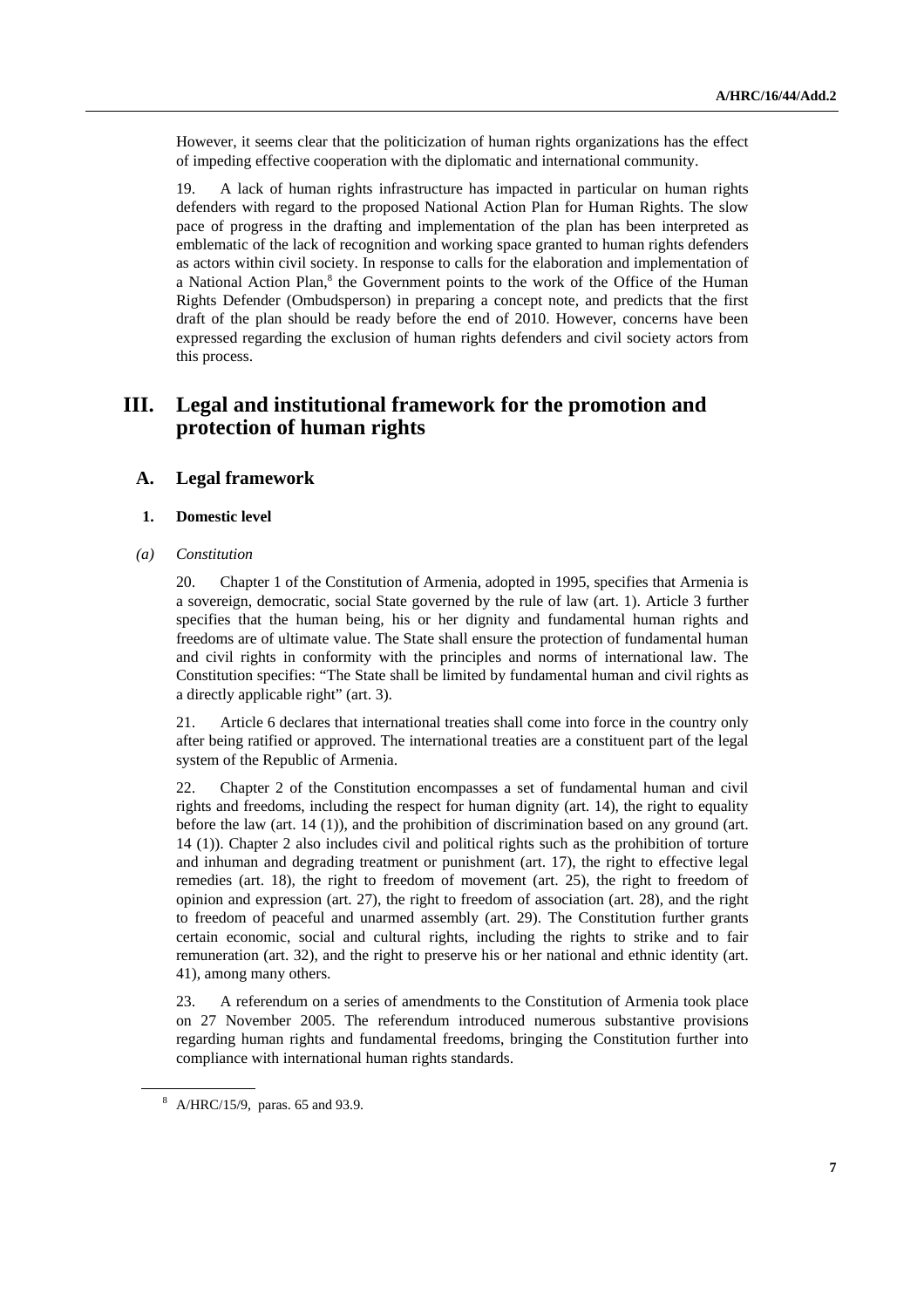#### *(b) Law on conducting meetings, assemblies, rallies and demonstrations*

24. The Law of the Republic of Armenia on Conducting Meetings, Assemblies, Rallies and Demonstrations was adopted on 28 April 2004. The stated objective of the law is to create the necessary conditions to conduct peaceful, unarmed meetings, assemblies, rallies and demonstrations while protecting national security and public safety of a democratic State, public order, public health and morals, rights, freedoms, dignity and the reputation of others (art. 1 (1)).

25. The law defines the various categories of meetings and assemblies and declares that, as a general rule, mass public events may be organized only after written notification to the relevant bodies (art. 10 (1)). The police has the right to terminate the mass public event if it is conducted without prior notification, it is prohibited (art.9.4), all organizers are absent, or organizers or participants continue violating public order despite warning by a police representative (art. 14 (1)).

26. The Law has been amended on several occasions notably following criticism by the Venice Commission and the OSCE Office for Democratic Institutions and Human Rights  $(ODIHR)^9$  since certain provisions imposed unjustified and excessive restrictions on the freedom of assembly.

#### *(c) Law on public organizations*

27. The Law of the Republic of Armenia on Public Organizations (NGO Law), adopted on 4 December 2001, is the core domestic text governing the exercise of the right to freedom of association in Armenia. The law establishes a regime of notification in relation to the legal existence of non-governmental organizations (NGOs). These may function without State registration; however, an unregistered NGO is not recognized as a legal entity.

28. Public organizations shall be considered registered, unless the registration is rejected, or upon expiry of the term set for the consideration of the application for registration. The registration of an organization is carried out upon submission of its application. The State registration body is obliged to consider the registration application and either register the organization or reject its application within 21 days upon receiving all required documents.

29. A Draft Law on the Amendments to the Law on Public Organizations was approved by the Government of Armenia on 23 September 2009. The Draft Law would require the convening of the governing body of the organization once every four years (instead of the current requirement of no less than once in every two years), the proposed amendments would introduce a new requirement for the executive body of the organization to report, in order to enhance transparency, on the work and property use of the organization (including finances) by 1 April of the following year. This report should be published in at least 1,000 copies and one copy should be submitted to the relevant State body.

30. In the justification of the Draft Law, the Government mentions, inter alia, that a number of NGOs have expressed their disappointment that some provisions of the NGO Law would create complications for their activities; they have made a series of proposals related to enhancing the effectiveness of NGO activities, including amendments to legislation. However, since its introduction, more than 90 civil society organizations have expressed their opposition to the proposed amendments and various NGO representatives

<sup>&</sup>lt;sup>9</sup> Opinions by the Venice Commission and OSCE/ ODIHR (http://www.venice.coe.int/site/dynamics/N\_Opinion\_ef.asp?L=E&OID=290) http://www.venice.coe.int/docs/2008/CDL-AD(2008)018-e.pdf).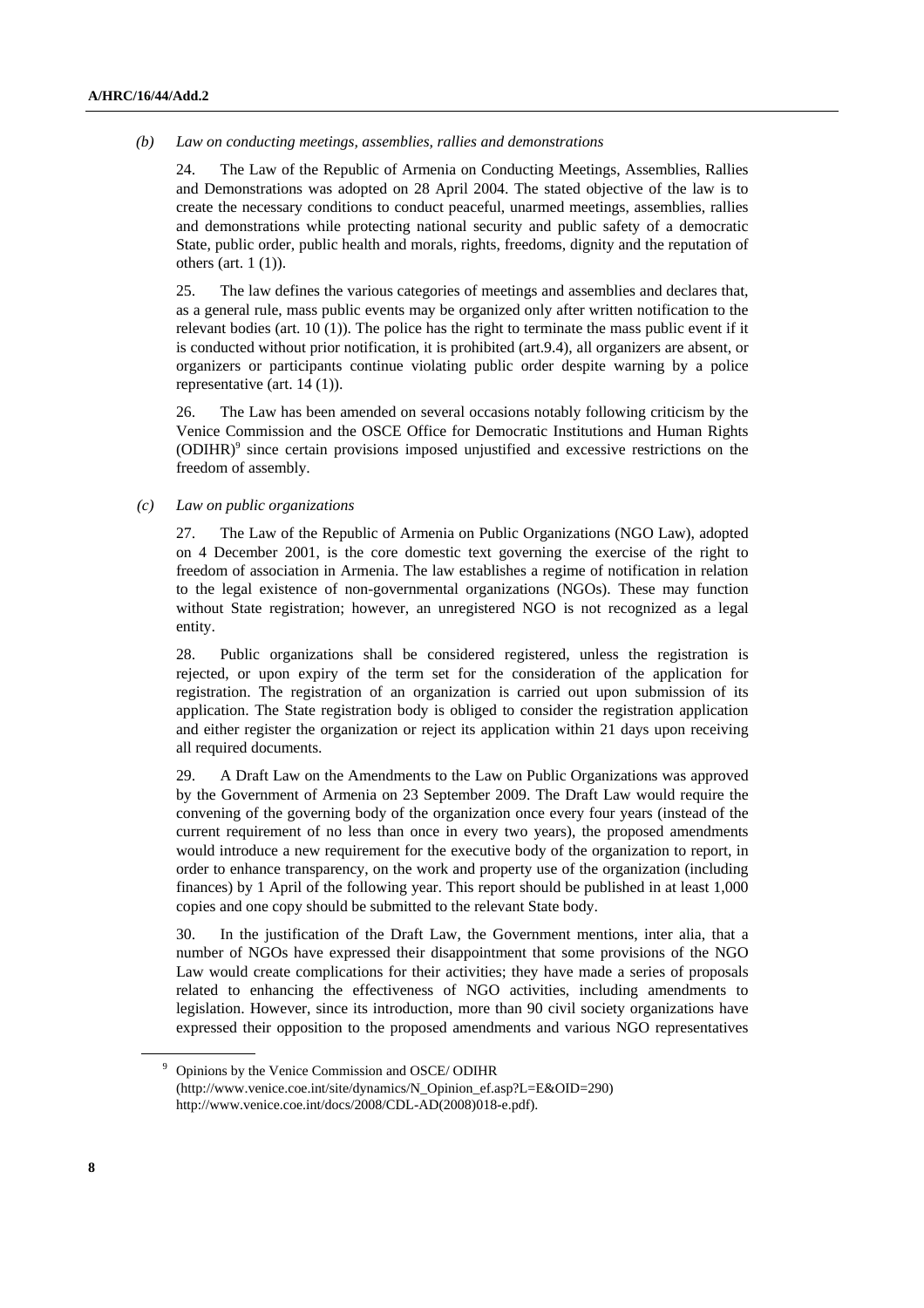who met the Special Rapporteur stated that were neither consulted nor were their concerns taken into account. It is felt by a coalition of NGOs that by introducing the amendments, the Government is attempting to limit the right to establish unions. Further objections relate to the perception that by adopting the amendments in their current form, the principle of self-governance of civil society organizations would be put in danger, that the State will have an opportunity to directly interfere in the internal working of the organization, that the reporting requirements would put a significant financial burden on NGOs and that the additional paperwork requirement would duplicate the functions of state supervisory organs.

31. On 30 October 2009, in a letter addressed to the Head of the OSCE Office in Yerevan, the Minister of Justice requested an assessment of the draft NGO Law. According to OSCE/ODIHR, the Draft Law in its current form lacks overall coherence. Some of the changes could possibly be interpreted as improvements to the workings of public organizations in Armenia, but others impose additional burdens and attempt to strengthen the control of the State over public organizations. Some of the provisions are therefore difficult to justify, and are in tension with relevant international standards and practices.

32. The Special Rapporteur concurs with the views and analysis of the OSCE/ODIHR and wishes to stress the importance of the full and meaningful involvement of representatives of civil society in deliberations regarding the Draft Law. The Special Rapporteur further regrets that despite requests to this end to the Ministry of Justice and the Ministry of Foreign Affairs, she has not received the latest version of the Draft Law and was therefore only able to consider the publicly available version. The Special Rapporteur wishes to emphasize the importance of transparency and inclusion of affected organizations in the legislative process.

#### *(d) Law on the human rights defender (Ombudsperson)*

33. The Law of the Republic of Armenia on the Human Rights Defender (Ombudsperson), adopted on  $21$  October 2003,<sup>10</sup> regulates the organizational structure and functioning of the Ombudsperson's Office. Article 2 of the Law of the Republic of Armenia on the Human Rights Defender (hereinafter the Law on Human Rights Defender) defines the Ombudsperson as an official acting pursuant to the Constitution and the Law of the Republic of Armenia, as well as to principles and norms of international law, and who, on behalf of the State, protects the human rights and fundamental freedoms if they are violated by central and local government agencies or their officials.

34. The Ombudsperson is elected by the National Assembly by a three-fifths majority for a term of six years. The Ombudsperson is independent in executing his/her powers and not subordinated or accountable to any central or local government agency or official (art. 5). The Ombudsperson considers complaints concerning violations of central and local government agencies or their officials of human rights and fundamental freedoms provided by the Constitution, laws, other legal acts and the international treaties of the Republic of Armenia, and by the principles and norms of international law (art. 7). The Ombudsperson can attend Cabinet meetings and sessions of the National Assembly, has free access to military units, police detention centres as well as to other places of detention. Under articles 11 and 12, complaints must be submitted to the Ombudsperson one year from the day when the complainant became aware of, or should have become aware of, the violation of his or her rights and freedoms. Although the Ombudsperson cannot intervene in judicial processes, he or she can ask for information on any case that is at the stage of trial and can

<sup>&</sup>lt;sup>10</sup> See www.parliament.am/legislation.php?sel=show&ID=1457&lang=eng.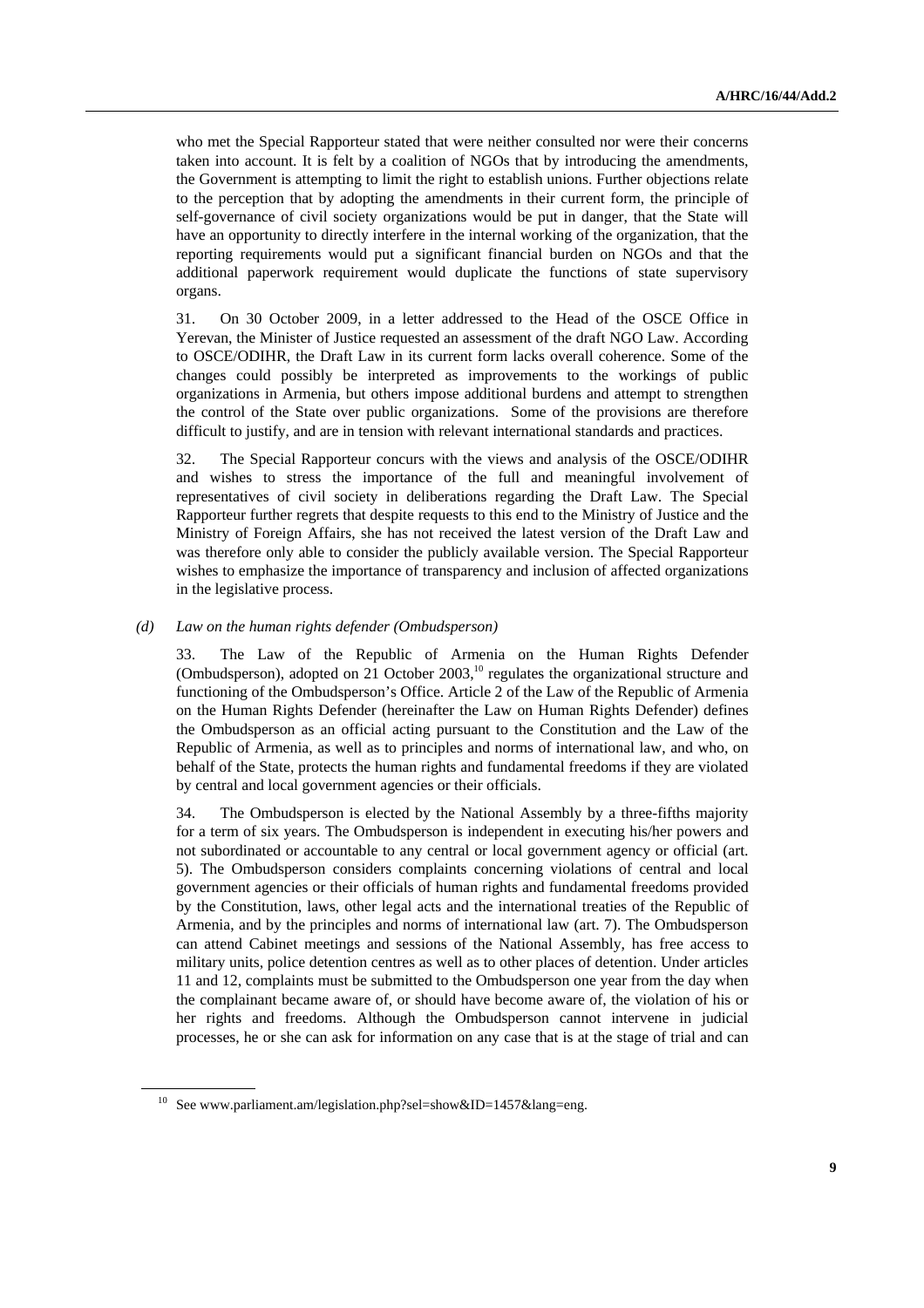direct recommendations and/or comments to the court, so as to guarantee the rights of citizens, including human rights defenders.

35. Pursuant to section 42 of the Decree of the President of the Republic of Armenia No. NH-174-N of 18 July 2007, draft laws concerning human rights and freedoms, prior to their submission to the Government, shall be presented to the Ombudsperson for an opinion. The Ombudsperson is also designated as the national preventive mechanism pursuant to the Optional Protocol to the Convention against Torture and Other Cruel, Inhuman or Degrading Treatment or Punishment.

#### **2. Regional level**

36. Armenia has been a member of the Organization for Security and Cooperation in Europe (OSCE) since 30 January 1992, of the Council of Europe since 2001, and has ratified most of its major human rights instruments, including the Convention for the Protection of Human Rights and Fundamental Freedoms in 2002, the Framework Convention for the Protection of National Minorities (1998), the European Social Charter (2004), and the European Convention for the Prevention of Torture and Inhuman or Degrading Treatment or Punishment (2002).

37. The Commissioner for Human Rights of the Council of Europe, the Council of Europe Committee for the Prevention of Torture (CPT), and the PACE regularly issue reports and adopt recommendations on the human rights situation in Armenia.

38. European Union relations with Armenia are governed by the EU-Armenia Partnership and Cooperation Agreement, signed in 1996 and entered into force in 1999. Armenia became part of the European Neighbourhood Policy in 2004. The first round of the EU-Armenian Human Rights Dialogue took place on 9 December 2009.

#### **3. International level**

39. As at October 2010, Armenia is a State party to the major United Nations human rights treaties, including the International Covenant on Civil and Political Rights and its two Optional Protocols, concerning the right of individual petition and the abolition of the death penalty, the International Covenant on Economic, Social and Cultural Rights, the International Convention on the Elimination of All Forms of Racial Discrimination, the Convention on the Elimination of All Forms of Discrimination against Women and its Optional Protocol, the Convention against Torture and Other Cruel, Inhuman or Degrading Treatment or Punishment and its Optional Protocol, the Convention on the Rights of the Child and its two Optional Protocols, on the involvement of children in armed conflict and on the sale of children, child prostitution and child pornography.

40. Armenia has also signed the Optional Protocol to the International Covenant on Economic, Social and Cultural Rights, the Convention on the Protection of the Rights of All Migrant Workers, the Convention on the Rights of Persons with Disabilities and its Optional Protocol, and the International Convention for the Protection of All Persons from Enforced Disappearance.

41. Armenia is also a party to the Geneva Conventions of 12 August 1949, and to the Additional Protocols I and II. Armenia signed the Rome Statute of the International Criminal Court.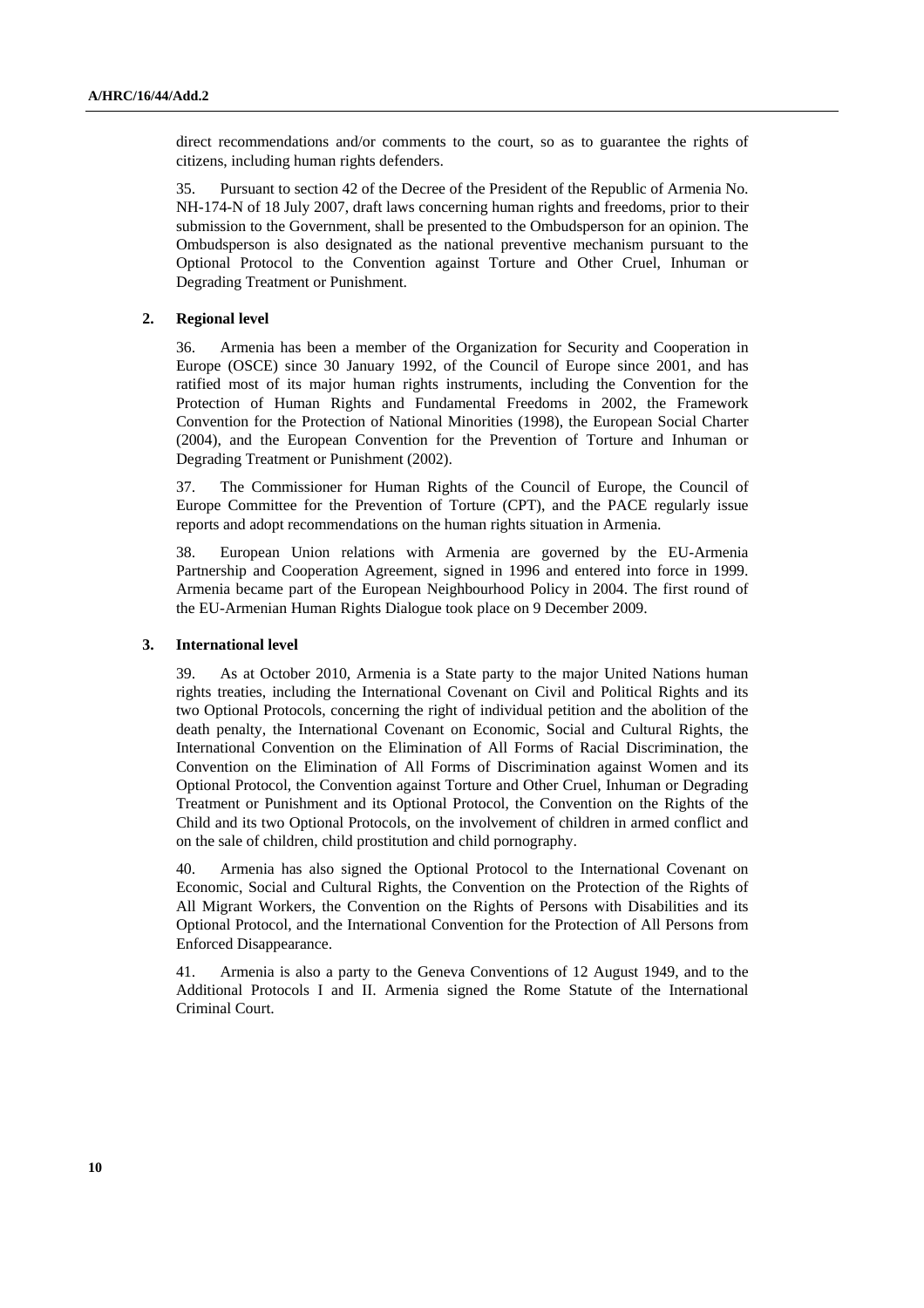## **B. Institutional framework**

#### **1. The Human Rights Defender Office**

42. The Office of the Human Rights Defender was set up in 2004. The International Coordinating Committee of National Human Rights Institutions (ICC) accredited the Office with "A" status in 2006.

43. The Special Rapporteur met the former and current Ombudspersons, Larisa Alaverdyan and Armen Harutyunyan. The latter was appointed in February 2006 in a difficult climate, following the departure of the first Ombudsperson. As the institution is gradually expanding its activities and gaining recognition, the number of individual complaints received is rising.

44. In April 2008, the Ombudsperson presented a report on the March 2008 postelection violence which criticized conduct of the authorities and pointed to a number of irregularities committed during and after the 1 March 2008 demonstrations.<sup>11</sup> The Government unfortunately did not answer questions raised in the Ombudsperson's report.

45. The Office of the Ombudsperson expressed concern about the lack of financial and human resources hindering its mandate and the possible establishment of regional branches. The Special Rapporteur is therefore concerned that understaffing as well as the low wages of staff members could have a negative impact on the Office's independence.

46. Several human rights defenders whom the Special Rapporteur met expressed skepticism about the role and efficiency of the Office. Their perception is that it is not independent and does not necessarily work with human rights defenders. The absence of a focal point on human rights defenders and the lack of systematic consultation with the civil society were seen as a real impediment to a fruitful collaboration.

#### **2. The Standing Committee on Protection of Human Rights and Public Affairs**

47. The Standing Committee on Protection of Human Rights and Public Affairs of the National Assembly (hereinafter the Standing Committee) has a supervisory function and receives a number of complaints from the general public (approximately 100 since June  $2007$ ).<sup>12</sup>

48. It is composed of nine deputies and its spheres of activities include human and civil rights and freedoms, law and notary services, children's rights, parties and other public associations, religion, gender issues, national minorities, information.13 In particular, the Standing Committee has a role in drafting laws and was involved in the drafting of the NGO Law.

49. The Special Rapporteur met with the Chair of the Standing Committee who reported that public hearings were convened on the Draft NGO Law and that NGOs then had the opportunity to comment on the draft amendments. Nonetheless, he had received a letter of complaint signed by 280 NGOs about the amendments and transmitted the NGOs' concerns to the Chair of the National Assembly. The Special Rapporteur was assured by the Chair

<sup>&</sup>lt;sup>11</sup> See www.ombuds.am/main/en/10/31/0/8.<br><sup>12</sup> Report by the Council of Europe Commissioner for Human Rights https://wcd.coe.int/ViewDoc.jsp?id=1283639&Site=COE&BackColorInternet=DBDCF2&BackColor

Intranet=FDC864&BackColorLogged=FDC864#P158\_13078 13 National Assembly of the Republic of Armenia, see http://www.parliament.am/committees.php?do=show&ID=111152&lang=eng.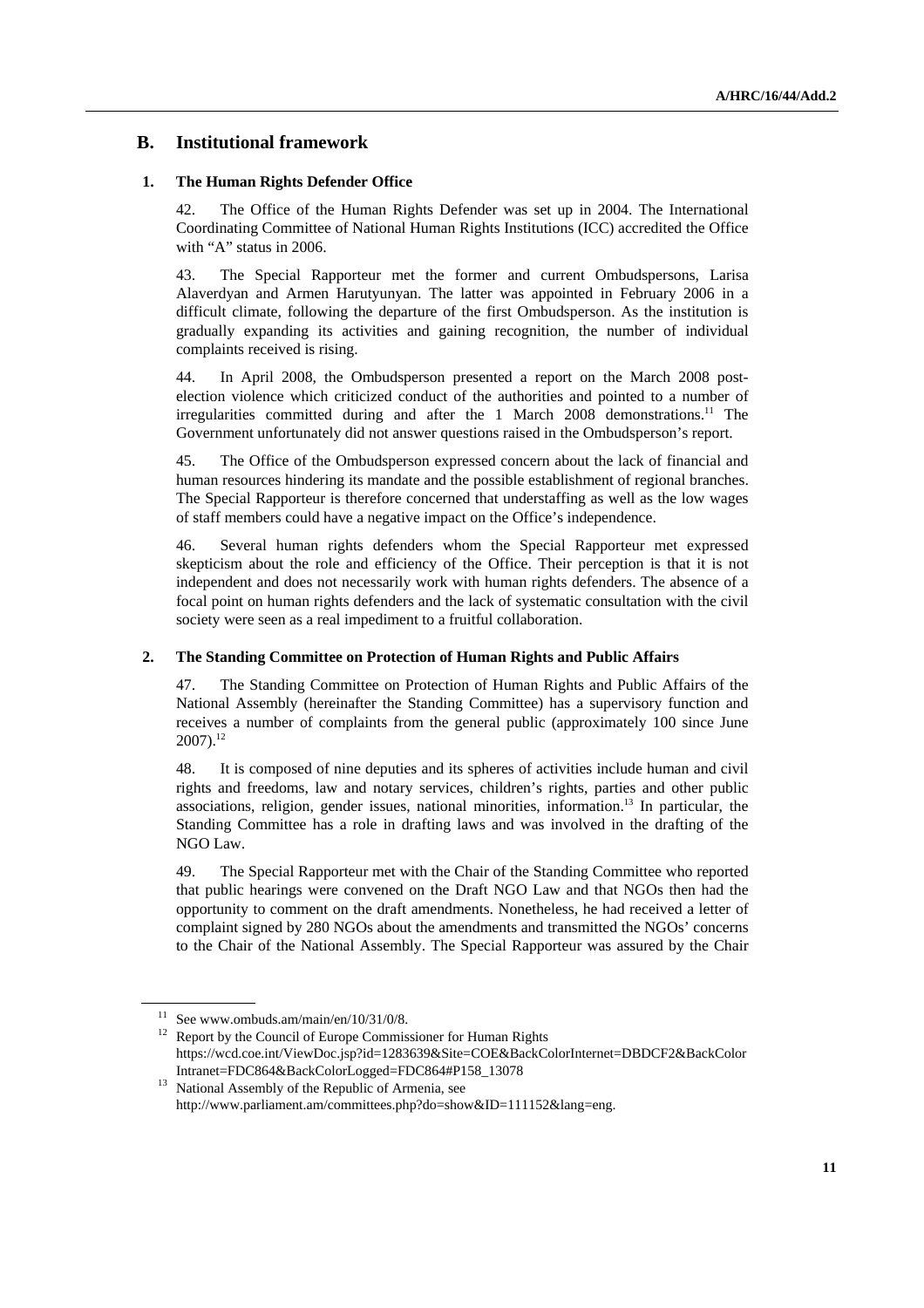that the Draft NGO Law will not be adopted before new public hearings following the summer judicial recess.

50. In relation to the Declaration on Human Rights Defenders, the Standing Committee expresses its readiness to amend relevant laws if the Ombudsperson was to submit a proposal of draft legislation on the domestication of the Declaration.

#### **3. The National Television and Radio Commission**

51. The National Television and Radio Commission (NTRC) is the regulatory body appointed to oversee regulation and licensing of private broadcast media in Armenia. Established under article 37 of the Law on Television and Radio Broadcasting  $2000$ ,<sup>14</sup> the NTRC is described as "an independent State regulating body".<sup>15</sup> This is not to be confused with the Council of Public Television and Radio, established under article 29 of the same act, which oversees regulation of public broadcast media. Concern has been expressed that neither body is free of interference from the Government.

52. In particular, given its role in the regulation of independent media, the composition of NTRC has been criticized. Under article 5 of the legislative regulations set out in 2001, NTRC is composed of nine members appointed directly by the President. Other comments on the NTRC have included OSCE's criticism that the 2010 amendments to the Law on Broadcasting failed to ensure political and ideological pluralism of NTRC. In addition, the system of financing NTRC does not provide for an automatic guarantee of its financial independence from the State. In addition, there has been criticism of the transparency of broadcasting tender processes. Although legislation provides that NTRC can include independent experts in the tender processes, to date it has never done so. Serious concerns are expressed that these various issues undermine NTRC's impartiality and integrity as an independent broadcast regulator.

## **IV. Challenges faced by human rights defenders**

## **A. Overview of civil society in Armenia**

53. In the course of her visit, the Special Rapporteur had the opportunity to engage actively with representatives of civil society in Armenia. Extensive consultations were held in the capital, Yerevan, during which human rights defenders were able to voice their concerns and share information with the mandate holder about the challenges they are currently facing. Human rights defenders in Armenia are active mostly in the field of civil and political rights but also in some areas of economic, social and cultural rights. Most NGOs are concentrated in the capital.

54. According to Government estimates, there are currently approximately 3,000 NGOs registered in Armenia. However, according to information received by the Special Rapporteur, only a small fraction of these organizations is actually active. Civil society appears to be deeply divided along political lines and is often characterized by apathy, disillusionment and frustration. The deep divisions experienced within civil society contribute to the problems and challenges faced by human rights defenders today, as independent human rights work and monitoring seems to be almost entirely impossible. NGOs and human rights defenders are quickly labelled according to their perceived

<sup>&</sup>lt;sup>14</sup> See http://ux1.parliament.am/legislation.php?sel=show&ID=1464.<br><sup>15</sup> See http://ux1.parliament.am/legislation.php?sel=show&ID=1630.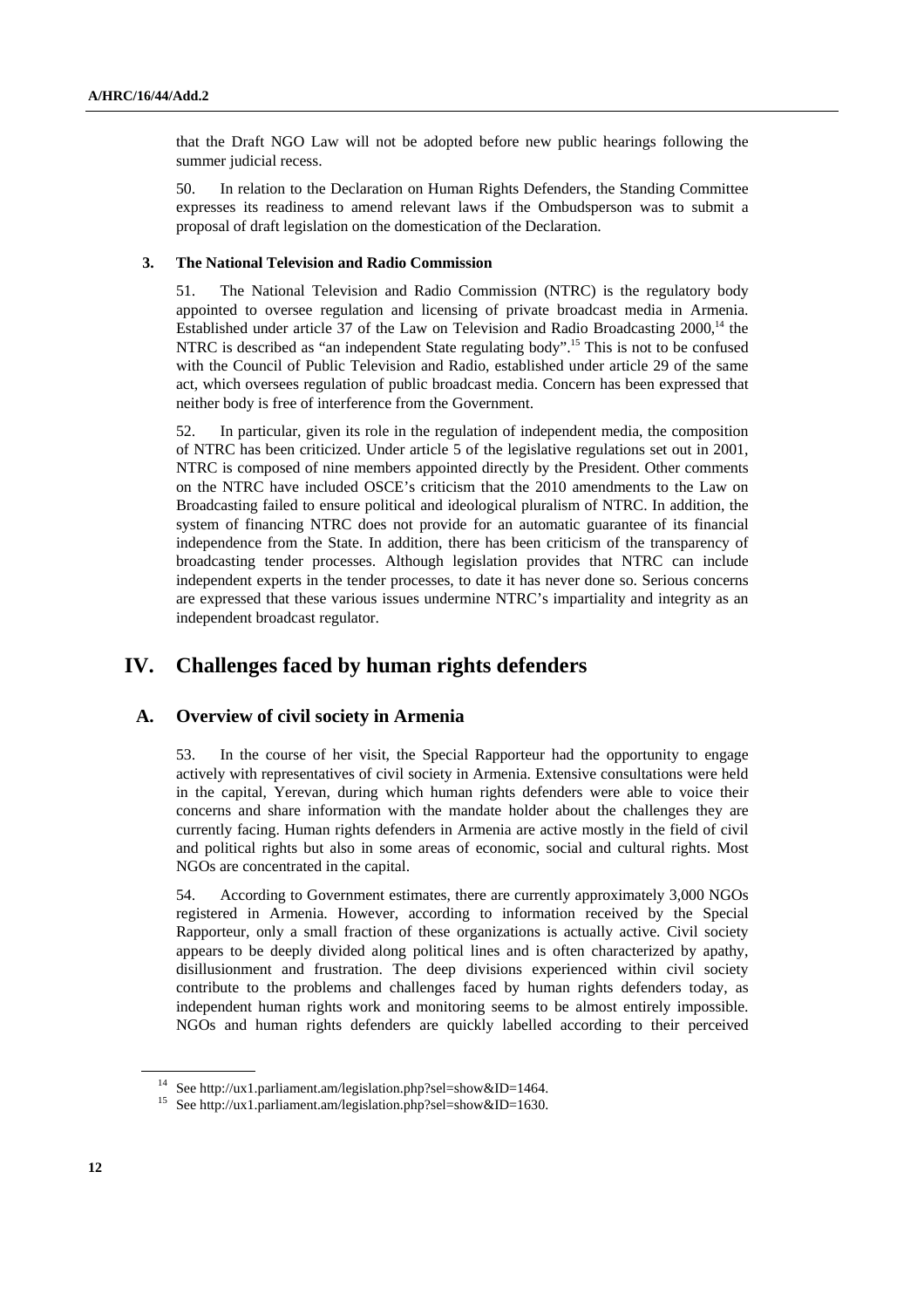political affiliation and categorized as either pro-Government or pro-opposition, leaving no neutral ground to carry out quality human rights work.

55. Civil society organizations appear to be largely dependent on donor funding. Additionally, civil society appears to consist primarily of NGOs; there appears to be a lack of trade unions, community organizations or similar entities.

56. The Government seems not to consider NGOs as potential partners, nor are they perceived by society as representative. Awareness about the activities of civil society organizations is also very low. The media often ignores NGO initiatives, reports and press conferences, and, furthermore, NGOs are frequently denied access to the media. The Special Rapporteur notes with serious concern that human rights defenders are regularly depicted in a distorted manner in State-controlled media and even smeared. Human rights defenders have been time and again labelled as foreign agents, spies, cronies and the "fifth column".

57. While certain human rights defenders have experienced direct violence and assaults, especially in the aftermath of the 2008 Presidential elections, in the majority of the cases harassment and intimidation are carried out by more subtle and sophisticated methods, such as stigmatization by the media and certain politicians; smear campaigns; intrusive tax inspections; threatening phone calls; and pressure on donors.

58. As will be explained further, freedom of assembly remains particularly problematic for civil society in general, and for human rights defenders in particular, in Armenia.

59. The Special Rapporteur was also informed by several of her interlocutors that the right to access to information is often violated and the provisions of the relevant law are not implemented in practice.

60. Among the most vulnerable groups of human rights defenders in Armenia are those working of the rights of LGBT persons, women human rights defenders, NGOs working in remote areas and environmental activists.

61. Defenders working on the rights of LGBT persons frequently face hate speech by the media and verbal and physical abuse by representatives of law enforcement agencies. Intimidation of LGBT defenders is recurrent and it is felt that they are not understood even by some other parts of the civil society. There is a lack of awareness about issues related to LGBT persons in society in general, but also within civil society itself. Defenders working on LGBT issues are not able to register their organization as such, and are often forced to carry out their activities as human rights and sexual health organizations.

62. Women human rights defenders are scrutinized by the media and public opinion and frequently receive no support from their families. NGOs in the regions, especially in remote areas remain very rare and face severe difficulties in carrying out their work. Environmental activists receive threatening phone calls, are beaten by policemen and face prosecution for their activities.

63. Further challenges are faced by NGOs due to a lack of coordination between various donor organizations and agencies and the various regional and international organizations present in Armenia which often result in duplication of activities and efforts. The Special Rapporteur believes that a more coordinated approach which delivers coherent messages, would significantly contribute to enhancing the effectiveness and efficiency of human rights NGOs in Armenia.

64. At the same time, the Special Rapporteur also wishes to highlight and commend best practices and positive examples, including the prison monitoring group formed in 2004 by the Ministry of Justice. The group is significant in that it is authorized to monitor and supervise the protection of human rights of persons in detention. The group has free access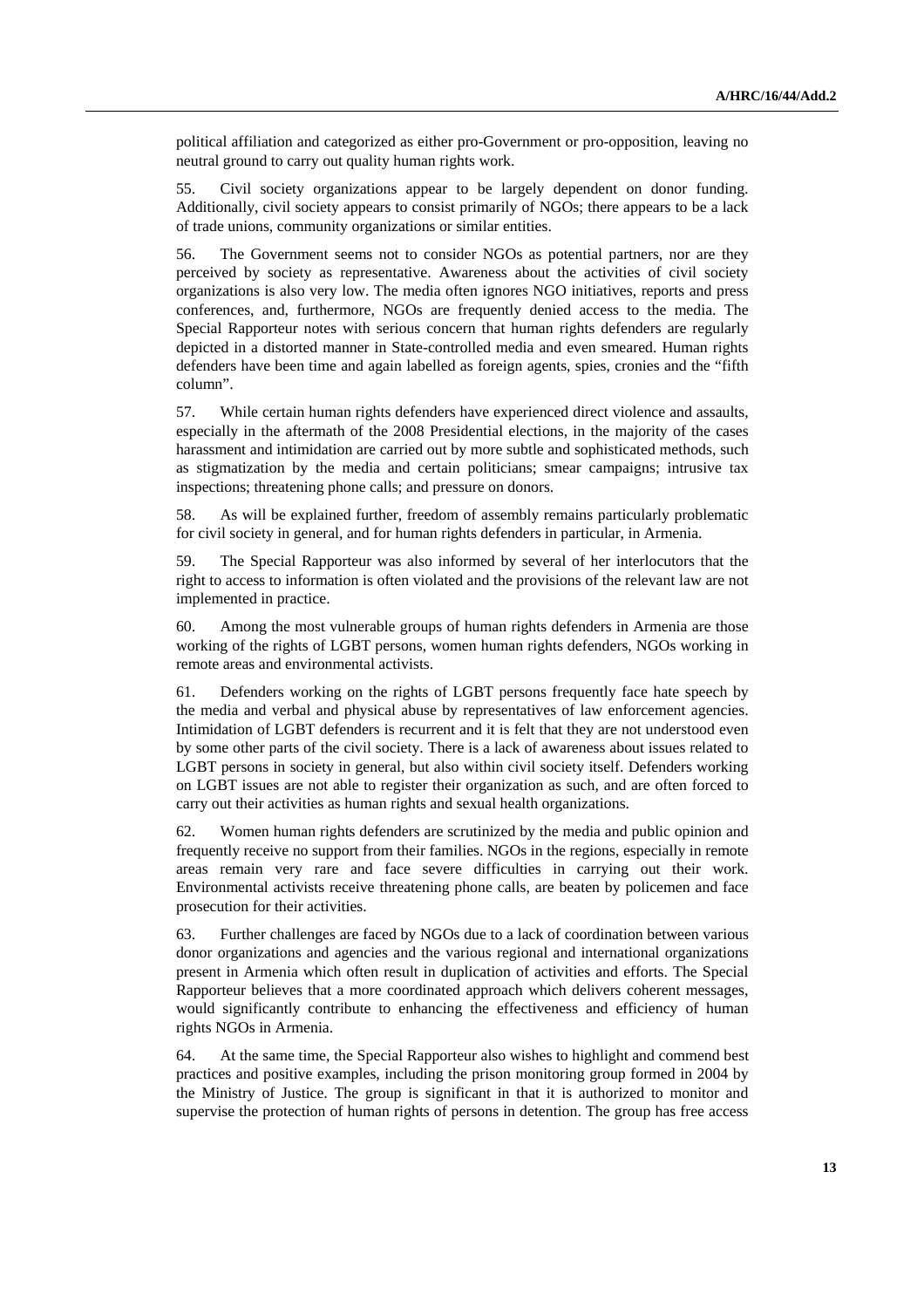to all penal institutions, may request information on the content of various documents, including the personal files and letters of prisoners, to examine the conditions at places of detention, and to have unrestricted, unsupervised access and contact to the detainees themselves. In 2006, a police monitoring group was established. NGOs nominate members of the group from among themselves. Members of the group are elected for a three-year term and work pro bono, receiving no State funding for the functioning of the group. There are 11 NGOs represented in the group. A similar monitoring group has been set up recently regarding closed pedagogical institutions for the mentally disabled.

65. The Special Rapporteur considers that networks (national, regional and international) of human rights defenders and NGOs not only contribute to a sense of solidarity between such organizations, but also significantly contribute to their effectiveness by exchanging strategies, challenges and practices,. In this regard, the Special Rapporteur commends initiatives such as the South Caucasus Network of Human Rights Defenders and encourages the expansion of membership of this and similar initiatives. Networks of human rights defenders are also important in raising the profile of defenders and contribute to enhancing their security and protection.

## **B. Illegitimate restrictions on freedom of association**

66. Pursuant to article 28 of the Armenian Constitution, everyone has the right to create an association, trade union, or political party, and to be a member thereof. Limitations are placed on police officers, those serving in the military, members of the national security, prosecutor's office, as well as on judges and members of the Constitutional Court.16.

67. The activities of NGOs in Armenia are regulated by the Law of the Republic of Armenia on Public Organizations, adopted on 4 December 2001.<sup>17</sup> As stated, a draft NGO Law is currently being discussed and various NGO representatives met by the Special Rapporteur expressed concerns about the suggested amendments.

68. As previously stated, the Special Rapporteur is of the opinion that certain proposed amendments will further impede the activities of public organizations. Concerns about the proposed amendments relate mainly to the requirement of re-registration in case of change of address or change of the executive body of the organization thus contradicting the recommendations of the Committee of Ministers of the Council of Europe (CM Rec 2007 14) on the legal status of non-governmental organizations in Europe which stipulate that approval from the State is not required for changes to the statute of an organization, unless it concerns their name and objectives; to the requirement of providing 1,000 copies of the annual report of the organization, which could potentially create an extra burden on the finances of small organizations; and to the proposal that a failure to provide information as requested, the State authorized body will be able to convene a meeting.

69. Concerning the latter, in case of failure to provide information as requested by the new article 16, the State-authorized body may on its own initiative submit a request for convening a special meeting. If the special meeting is not convened within a month after the request is made, the requesting party (in this case the State authorized body) can go to court with a claim to convene a meeting. The Special Rapporteur is concerned about the lack of clarity of this new provision and the risk that vesting the State authorized body with the power to request a meeting could lead to the dissolution of a human rights organization if the State-authorized body is dissatisfied with the information provided.

<sup>&</sup>lt;sup>16</sup> Restrictions on freedom of association are outlined in arts. 44, 45 and 55 of the Constitution.

<sup>&</sup>lt;sup>17</sup> The Law on Political Parties (2002) and the Law on Trade Unions (2000).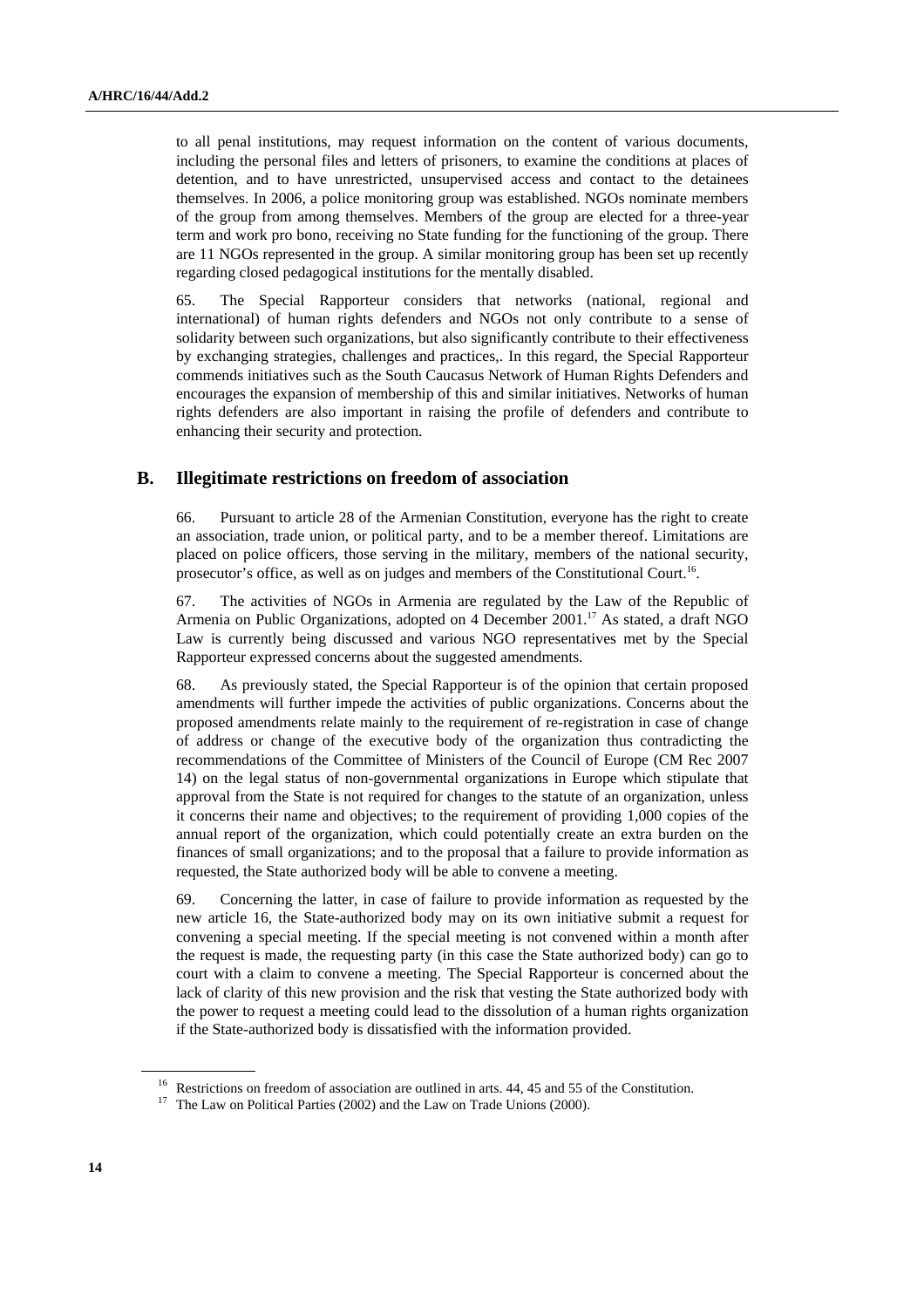70. In 2003, the Ministry of Justice tried to pass a Law on Foreign Grants. This attempt of the Government was stopped, following public discussions with civil society and its sharp criticism.

## **C. Impediments to the freedom of assembly**

71. The right to freedom of assembly is enshrined in article 29 of the Constitution of the Republic of Armenia.18 After declaring independence in 1991, Armenia did not have a law regulating demonstrations and rallies. From 1995 on, article 29 of the Constitution applied. However, starting from the 1990s, the Yerevan City Administration prohibited on various grounds the demonstrations initiated by the opposition or NGOs, found them to be unauthorized and often applied administrative or criminal penalties in respect of the organizers and some participants. Since Armenia ratified the European Convention on Human Rights, several applications raising this issue were brought before the European Court of Human Rights.19 In several cases, the Court found a violation of article 11 of the Convention (freedom of assembly and association).

72. On 28 April 2004, following the mass opposition protest on 12 April 2004, and while the state of emergency was still ongoing, the Law on Conducting Meetings, Assemblies, Rallies and Demonstrations was adopted by the National Assembly. The Law distinguishes between different types of assembly, namely mass public event, non-mass public event, spontaneous event and other event.

73. Pursuant to article 10 of the law, with the exception of spontaneous public events, mass public events may be held only after notifying the authorizing body in writing. The decision to prohibit conducting a mass public event may be appealed in court.

74. In March 2008, the National Assembly approved the last amendments to the law and the Special Rapporteur is of the opinion that certain provisions of the Draft Law still constitute unjustified and excessive restrictions to the freedom of assembly. In particular, article 9 states that a mass event could notably be prohibited if "there is credible information, according to which the event creates imminent threat of violence or poses a real threat to national security, the public order, the health and morals of the public, the life and health of persons, the constitutional rights and freedoms of others, or is conducted with the aim of forcibly overthrowing the constitutional order, inciting ethnic, racial, or religious hatred, or preaching violence or war, or may result in mass disorder, or inflict significant property damage to the State, a community, or natural or legal persons. Such information may be deemed credible, if an official substantiated opinion thereon has been submitted by the Republic of Armenia by the Police or National Security Service. In the same manner, these bodies issue an opinion on the termination of such grounds". The vagueness of this article as well as the fact that what could constitute credible information is that which the police or the National Security Service confirm as such justifying the prohibition of a mass event may be used to unduly restrict defenders' right to assemble. Furthermore, the provision does not say whether the credible information would be accessible to the organizer of the demonstration and whether it would be subject to appeal. Moreover, the

<sup>&</sup>lt;sup>18</sup> Restrictions may apply pursuant to article 43 of the Constitution.

<sup>19</sup> See *Mkrtchyan v. Armenia* (Application no. 6562/03), Judgment, 11 January 2007; *Galstyan v. Armenia* (application no. 26986/03), Judgment, 15 November 2007; *Ashughyan v. Armenia*  (application no. 33268/03), Judgment, 17 July 2008. In all three cases, the European Court of Human Rights found a violation of Article 11 of the European Convention (right to freedom of peaceful assembly).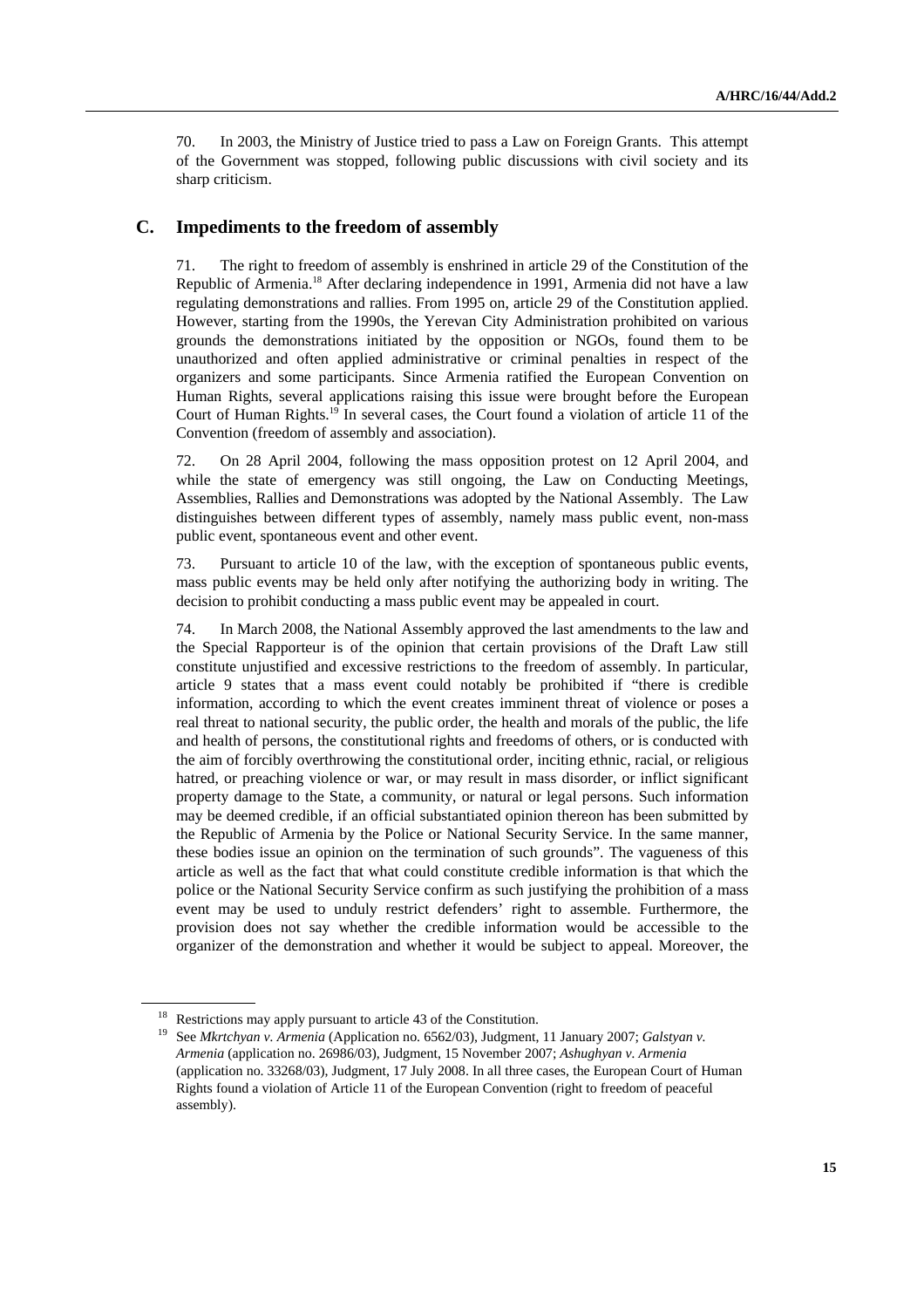Special Rapporteur is concerned that the application in practice of some of the amended provision(s) relating to spontaneous assemblies is still problematic.

#### **Restrictions on demonstrations and rental of meeting spaces**

75. The Special Rapporteur is concerned by restrictions on gatherings in public spaces. According to various persons met by the Special Rapporteur, within the past three years, several applications to hold rallies, notably in Freedom Square, Yerevan were rejected.

76. Although gatherings of less than 100 participants do not legally require authorization, only notification, in practice the right to peaceful assembly is often denied or interfered with. During her visit, the Special Rapporteur was told that since the March 2008 events, defenders' freedom of assembly had been reduced.

77. In particular, peaceful demonstrators have been systematically followed and provoked by the police. Many defenders who periodically assemble to ask for impartial investigation into the events of March 2008 are verbally harassed by the police during their demonstrations. These allegations of provocation by the police during authorized rallies were, however, denied by the police.

78. Similarly, indoor gatherings have been hindered since March 2008, and the difficulties experienced by NGOs in renting meeting space appear to be systematic. Many NGOs attempting to organize events in venues such as hotel conference rooms have been refused due to unavailability. In the year 2009 alone, five such instances were reported to the Special Rapporteur. The justification was that owners of such conferences halls in Yerevan have allegedly been reluctant to rent out their facilities to avoid any problems. However, it was reported that hotel employees had to get approval from the State for each request for hall rental made by certain organizations. The Special Rapporteur is concerned about such instances of non-State actors impeding the freedoms of defenders for unknown and unjustifiable reasons.

79. Moreover, the Special Rapporteur is concerned that the current restrictions may be tightened in the years to come, especially before, during and after the next Parliamentary elections in 2012. As identified by the Special Rapporteur in her thematic report to the thirteenth session of the Human Rights Council (A/HRC/13/22), human rights defenders are often most vulnerable in the run-up to, during and directly after elections. Special efforts need to be made to ensure that the rights and freedoms provided by international human rights instruments and national legislation are not unduly restricted during election periods. The Special Rapporteur recalls her recommendations in this regard (ibid., para. 56).

## **D. Restrictions on the freedom of expression**

80. During her mission the Special Rapporteur met with various representatives of the media. It was noted that freedom of expression is nominally respected in Armenia. However, the Special Rapporteur is disturbed regarding reports of violence and attacks against journalists, with the overall impression of a climate of self-censorship, particularly concerning sensitive issues. In addition, the Special Rapporteur is dismayed regarding reports of judicial harassment, governmental restrictions, other forms of "informal pressure", and the lack of independent news media in the country.

81. Journalists appear to be most at risk when working on civil and political issues, adopting a critical stance against the authorities, or reporting on issues which may affect vested interests, such as corruption. It was reported that journalists have been violently attacked in the past two years. The Special Rapporteur expresses particular dismay regarding reports of the failure of the police and judiciary to investigate such incidents and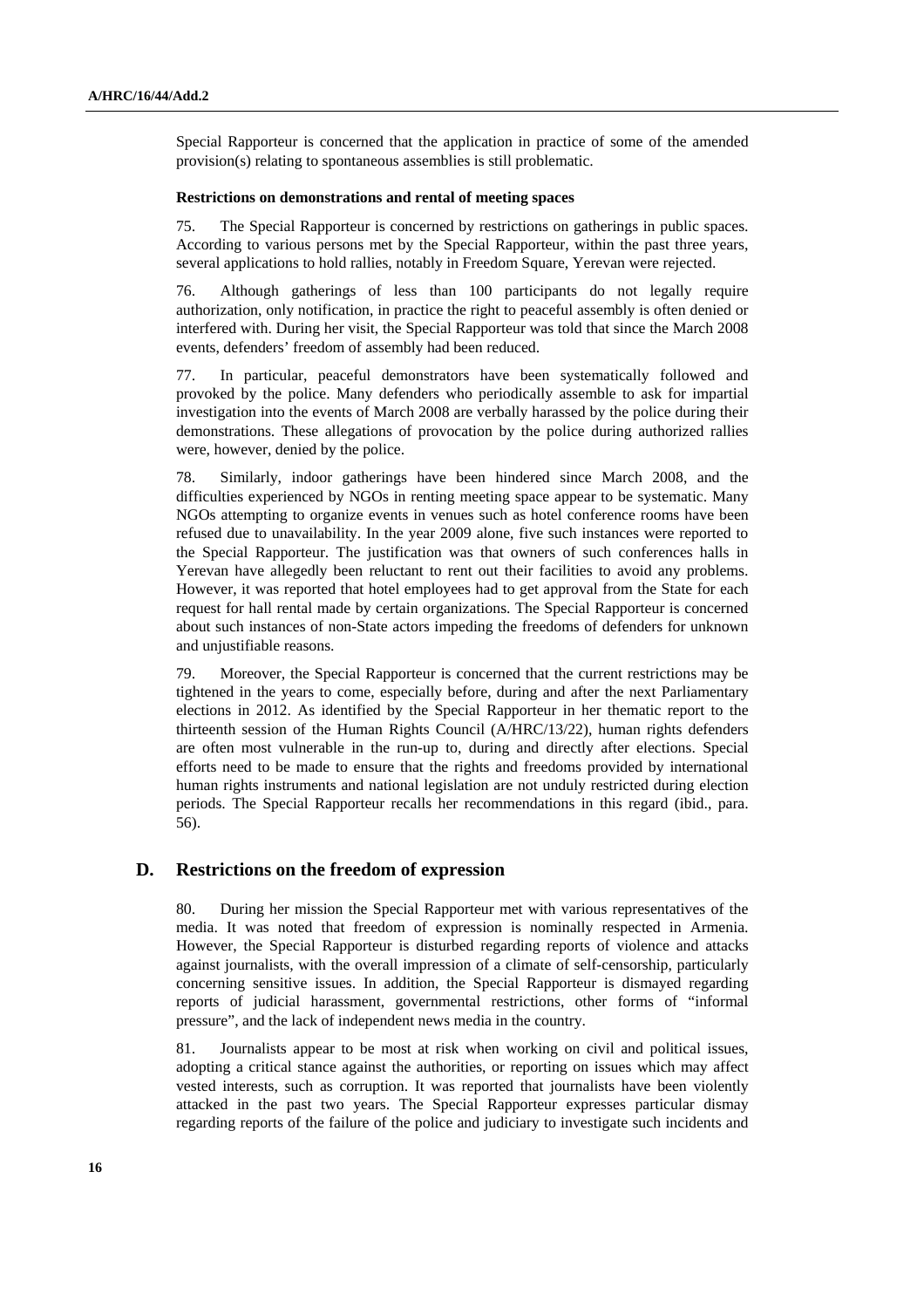bring perpetrators to justice, leading to a prevailing trend of impunity for human rights violations which further encourages a cycle of self-censorship and reluctance to engage in investigative and human rights reporting.

82. Instances of violence against journalists include an attack against Edik Baghdasaryan, Chair of the Armenian Association of Investigative Journalists and editor of the on-line magazine HetqOnline. On 17 November 2008, Mr. Baghdasaryan was attacked by three unknown assailants as he was getting into his car, hitting him over the back of his head with a blunt object. Although the Armenian authorities condemned the attack and a criminal investigation was promptly opened, serious shortcomings in the investigations were reported: only one of three perpetrators was brought to trial, while the other two were released due to the lack of sufficient evidence.

83. On 24 February 2010, a photojournalist working for the newspaper *Aravot* was on duty at the Office of the Prosecutor when a man approached him and told him to stop taking photographs. When the photographer refused and produced his press identification, the man began to physically and verbally abuse him. This incident was captured on film and posted online, and the perpetrator was later identified as an investigator working in the Special Investigation Service of the Army and Police. An investigation into the incident was opened, but investigators later announced their conclusion that the photographer had assaulted the investigator, who had been trying to appease him. In addition, it was reported that the journalist had lodged a false claim with the Office of the Prosecutor in relation to the case.

84. The Special Rapporteur is particularly concerned that there may be a correlation between violence against reporters and recent political events in the country. For example, six documented incidents of assault and harassment of journalists took place during the 2009 Yerevan Municipal Elections. This included threats, physical and verbal assaults and journalists being prevented from entering polling stations, taking pictures, or carrying out other duties on 31 May 2009. Some of these instances were reported to the authorities but no action was taken in response.

85. The Special Rapporteur's attention was drawn to the concentration of independent media in the Yerevan area with the result that self-censorship, interference in media freedom and intimidation are more prevalent in the regions. Journalists in regional and rural areas are reportedly more reluctant to engage in investigative journalism or report on issues which may affect those with vested interests, and are equally more vulnerable to violence, intimidation or other forms of informal pressure.

86. Furthermore, several representatives of civil society interviewed by the Special Rapporteur described their difficulty in getting media attention regarding their human rights activities. For example, reports and publications issued by human rights organizations were not publicized or reported on by the media, and press conferences are poorly attended. It is believed that this may relate to the practice of self-censorship by news outlets.

87. The Special Rapporteur commends the National Assembly for its adoption on 18 May 2010 of amendments to the Armenian Criminal and Civil Codes, decriminalizing defamation and removing imprisonment from the list of penalties for insult, libel or slander. However, serious misgivings are expressed regarding the amendments' introduction of high monetary fines for slander through civil suits, primarily to be imposed upon media outlets. In addition, definitions of "insult" and "libel" contained in the provisions are considered overly vague, while legal matters such as permissible defences are not clarified by the legislative amendments.<sup>20</sup> Although criminal prosecution for defamation was relatively rare

<sup>&</sup>lt;sup>20</sup> See OSCE, "Analysis of the Draft Laws Amending the Defamation Legislation in the Republic of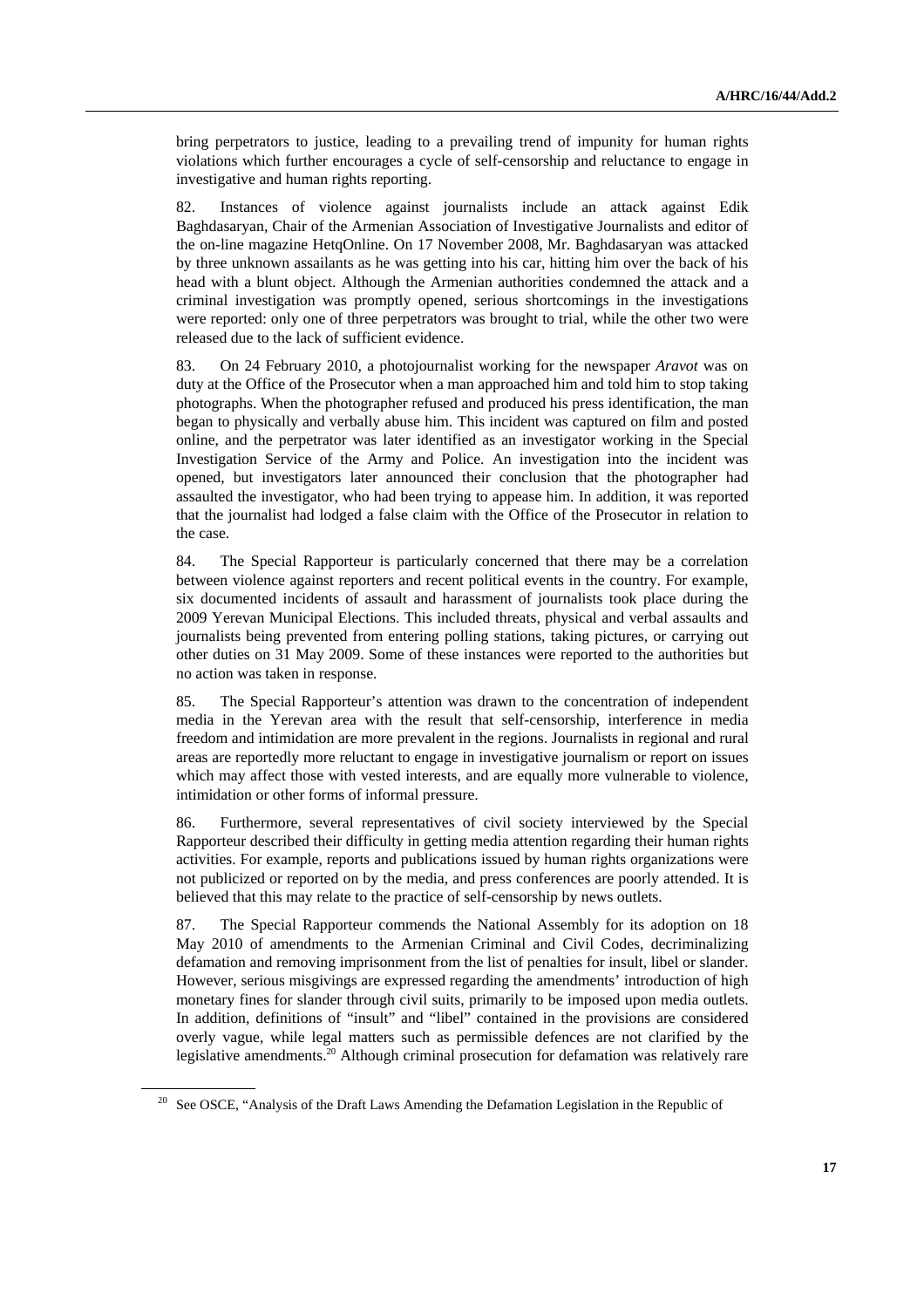under the previous legal provisions, civil suits filed against media organizations in recent years indicate a pattern of stigmatization and financial punishment of critical or investigative reporters. It is feared that the new provisions do not contain sufficient procedural safeguards for freedom of expression, and that they may be used restrictively against independent reporting.

88. The Special Rapporteur also expresses her dismay regarding the introduction to law on 17 June 2010 of amendments to Armenia's Law on Radio and Television. Both local human rights defenders and members of the international community – including the OSCE Representative on Freedom of the Media and the European Union delegation in Armenia, among others – have expressed their belief that these amendments will allow the Government to reduce plurality of the media and prevent the emergence of independent broadcasting.

89. The amendments extend a suspension of the issuance of new broadcasting licenses, which was introduced in 2008 until a process of digitalization of broadcast frequencies is completed, with the effect of limiting the number of TV channels on the air in Armenia. The amendments are characterized by a lack of clear guidelines and rules for licensing procedures as well as the regulation of broadcasting by the regulating body, the National Television and Radio Commission (NTRC). In addition, provisions have been added specifying the content that channels may broadcast.<sup>21</sup> The Government claims to have accepted most of the recommendations made by the OSCE on the proposed bill.<sup>22</sup> However, the Special Rapporteur regrets that many key provisions of the bill were not altered before it was signed into law, and that an opportunity was lost to engage in this regard with international experts in the field.

90. The new legislative provisions are particularly worrying, given that it appears that few media outlets in Armenia are independently operated. Although print media enjoys a high degree of freedom – in contrast to broadcast media -- most publications are aligned with various political groups. The Special Rapporteur regrets that the politicization of civil society thus appears to affect the press, with the effect that little news is impartially reported or published.

91. The case of TV channel A1+ is seen as emblematic of governmental restrictions on freedom of the press. In 2002, independent TV channel A1+ was closed under the NTRC's mandatory broadcast licensing mechanism. Since then, A1+ has been repeatedly denied a renewal of its broadcast license. In 2008, the European Court of Human Rights ruled that the denial of service to A1+ was in breach of the European Convention on Human Rights, and fined the Government of Armenia €30,000, although it did not order the authorities to grant  $A1+$  a license to broadcast.<sup>23</sup> To date  $A1+$  remains off the air but continues its campaign against the NTRC's decisions while maintaining an online presence.

92. However, the 2010 amendments also grant NTRC power to enforce regulation of mobile and Internet-provided broadcasting, despite the lack of prior legislation providing for the regulation of these areas. It is thus feared that this may affect the ability of  $A1+$  to

Armenia", April 2010; http://www.osce.org/documents/rfm/2010/04/43718\_en.pdf. 21 "Armenian broadcasting law fails to guarantee media pluralism, says OSCE media freedom representative", 15 June 2010. See: http://www.osce.org/item/44607.html. "OSCE media freedom representative calls for amendments to Armenia's draft broadcast law to promote media pluralism", 1

June 2010. 22 See http://www.osce.org/item/44229.html. Also, "Comments on the Amendments to the Law of the Republic of Armenia on Broadcasting", OSCE, 2010. See:

http://www.osce.org/documents/rfm/2010/06/44230\_en.pdf 23 *Case of Meltex Ltd and Mesrop Movsesyan v Armenia*, no. 32283/04, 17 June 2008.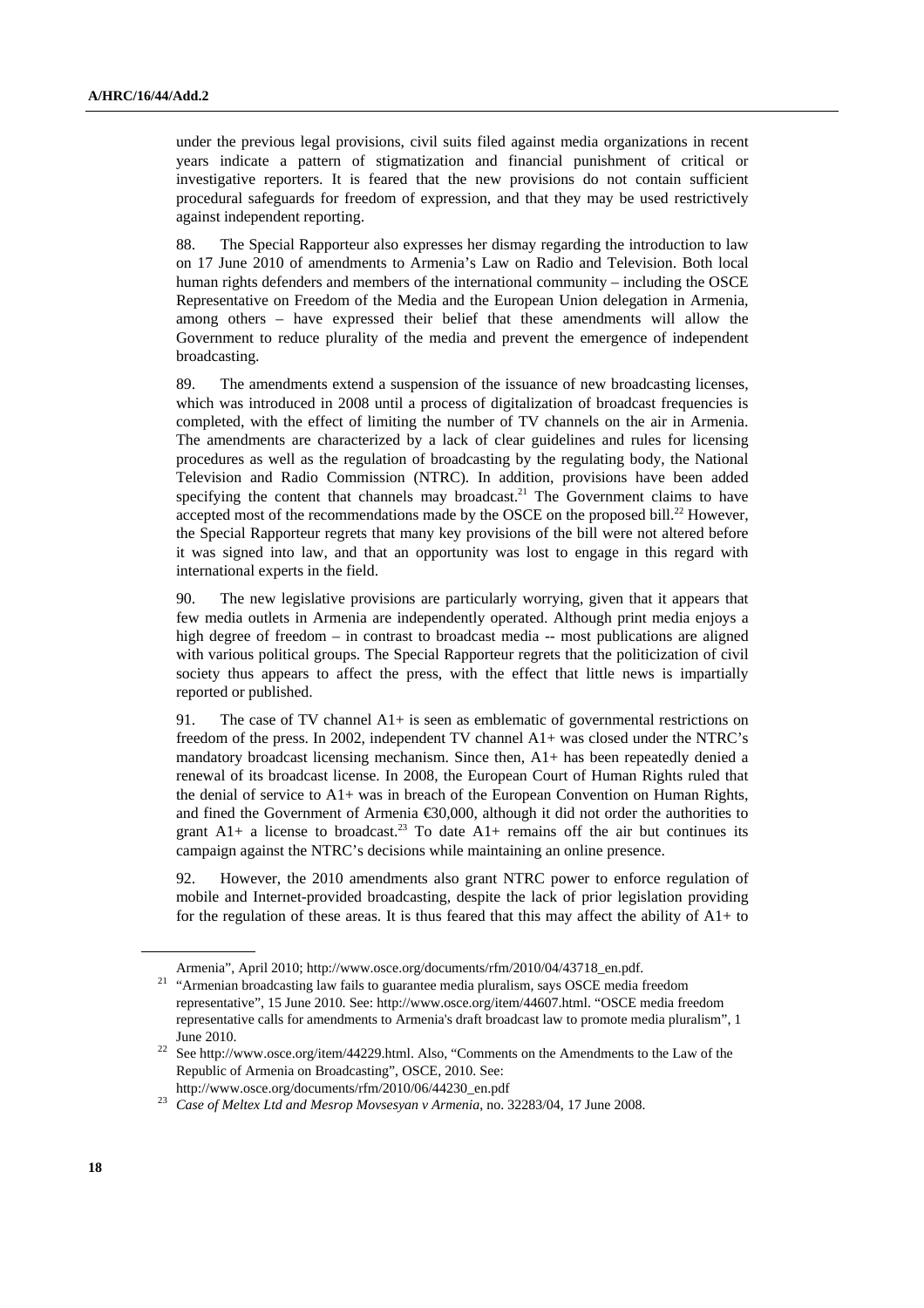carry out Web broadcasts in lieu of TV broadcasting. It has been stated with regard to the 2010 amendments that, "these norms compromising legal certainty seem to be not an incidental omission but a deliberate attempt to put all forms and types of audiovisual media services under strict regime of licensing (or permissions) of the NTRC and subject them to bureaucratic scrutiny and discretion".24

93. Many stakeholders expressed great pessimism to the Special Rapporteur regarding the impact on Armenian media of the amendments to the Law on Radio and Television, with many fearing that freedom of the press and of the right to freedom of expression would be irreversibly damaged. Furthermore, several stakeholders expressed their belief that governmental restrictions on the media, such as the broadcasting amendments, were damaging public trust and interest in news reporting in general.

## **E. Impunity for abuses against defenders**

94. A major concern conveyed by human rights defenders to the Special Rapporteur is the question of impunity for violations committed against human rights defenders and journalists. A culture of impunity is deeply rooted in Armenian society and the law enforcement and legal systems.

95. One of the fundamental concerns frequently raised with the Special Rapporteur is the impunity surrounding the events of March 2008. According to information received, only two policemen have been charged so far and no one has been convicted.

96. Violence against journalists and human rights defenders frequently goes unpunished, with the police being reluctant, in some cases, to open investigations. Even in cases where investigations are opened, they are inconclusive and do not lead to prosecutions. Impunity for violations against human rights defenders and journalists has often led to further selfcensorship.

97. The lack of public and political accountability was often noted in discussions with the Special Rapporteur. Society in general has a rather low level of trust both in the police and the judiciary. Widespread corruption adds to the perception of impunity. The Special Rapporteur wishes to acknowledge the efforts of the Government to crack down on corruption and increase the effectiveness of the police and the independence of the judiciary. The integrated anti-corruption programme is a right step in this direction. At the same time, the Special Rapporteur strongly stresses that the programme must be implemented in its entirety. The quality of investigations and prosecutions is believed to be sub-standard and needs to be enhanced urgently.

98. As noted, the apparent culture of impunity is closely related to deep-rooted problems within the police system and shortcomings of the justice system. The Special Rapporteur notes with serious concern that decisions of the Constitutional Court are frequently unheeded and that judgements of the European Court of Human Rights are very often not implemented.

99. On 21 May 2008, Mikael Danielyan, the head of the local Helsinki Association, was assaulted by and shot at by a person who was known to the authorities and whose identity was confirmed by eyewitnesses. The charges against the alleged perpetrator were dismissed and Mr. Danielyan was not recognized as the victim of the assault. According to information provided by the Government after the visit, during the preliminary

<sup>&</sup>lt;sup>24</sup> "Comments on the Amendments to the Law of the Republic of Armenia on Broadcasting", OSCE, 2010, op.cit.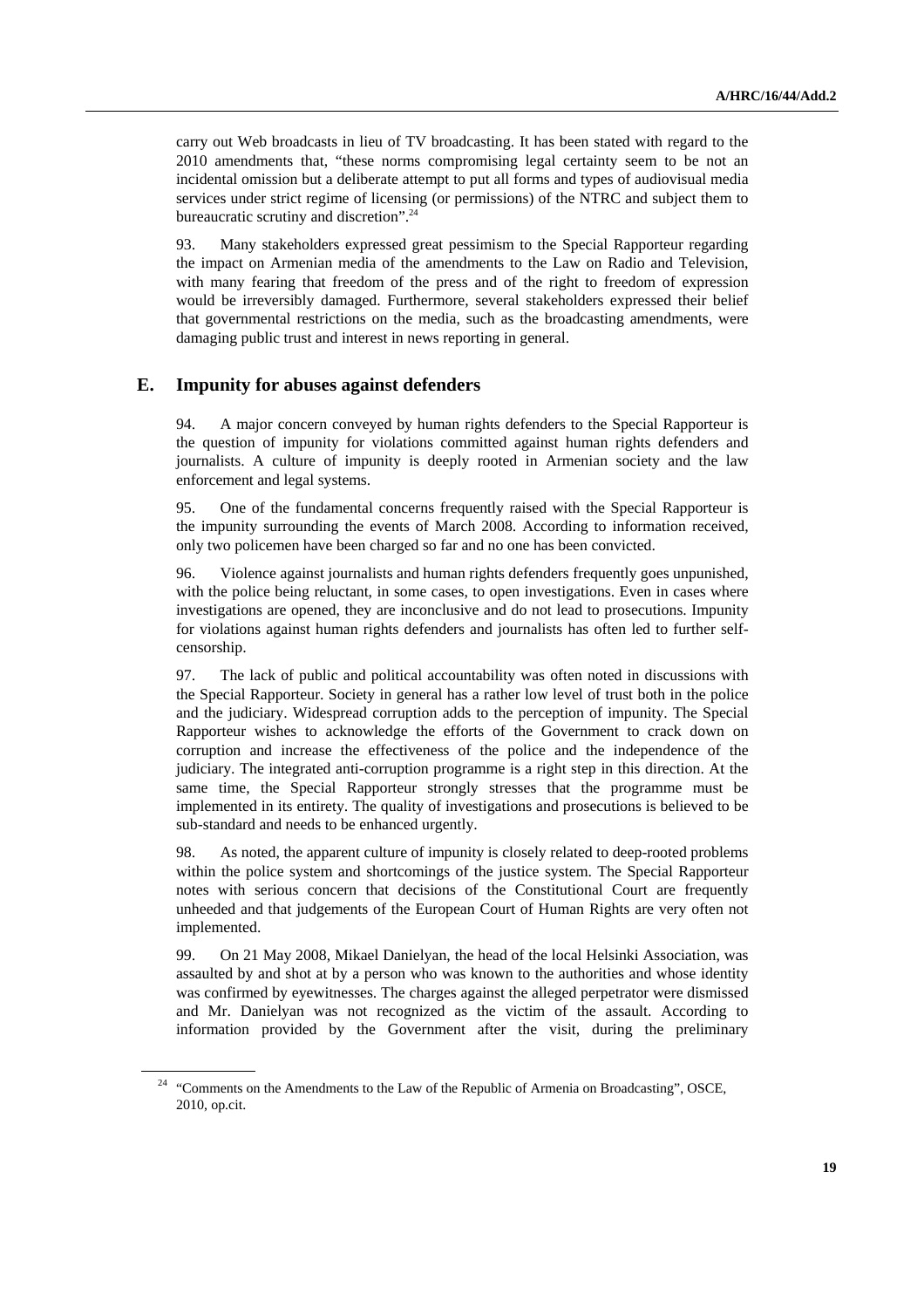investigation phase into the incident, several witnesses had been interrogated, forensic medical investigation had been launched and the police department received instructions to reveal the exact circumstances of the case. The Government further reported that the evidence acquired during the investigation did not reveal any connection between the assault and the human rights or other professional activities of Mr. Danielyan.

100. Mariam Sukhudian, an environmental activist and whistle-blower who reported on instances of sexual abuse committed against children in a boarding school, was initially charged with perjury, later downgraded to slander. The attention of the investigation and prosecution focused initially mainly on Ms. Sukhudian, instead of the alleged perpetrator of the abuses. According to the information provided by the Government after the visit, the criminal pursuit against Ms. Sukhudian was terminated. Moreover, a criminal case was initiated on the acts of child abuse against a former teacher in the boarding school who has been convicted and sentenced to two years of imprisonment.

101. The tragic events following the 2008 Presidential elections constitute another example of violations which have not been duly investigated. Investigations need to be undertaken with a view to ensuring meaningful and effective prosecution in compliance with international legal standards, including the Declaration on Human Rights Defenders. The Special Rapporteur wishes to stress that prompt, thorough and impartial investigations of all human rights violations are crucial to create a safe and enabling environment in which human rights defenders can carry out their activities.

## **V. Conclusions and recommendations**

#### **A. Conclusions**

102. **Despite the creation of the Office of the Ombudsperson and the establishment of the existing legal framework, human rights defenders operate in a difficult environment in Armenia.** 

103. **The recently adopted and proposed amendments to the existing legislative framework, notably the NGO Law and the amendments to the Law on Broadcasting, constitute regressive developments, and will obstruct the activities of human rights defenders. Hindrances to the right to freedom of assembly and to freedom of expression by Armenian law enforcement officers as well as private actors are also of concern to the Special Rapporteur. In particular, the Special Rapporteur is disturbed regarding reports of violence against human rights defenders, in particular journalists, and of a failure to fully and thoroughly investigate and prosecute such incidents.** 

104. **The events of March 2008 have contributed to a very politicized environment in Armenia, preventing constructive cooperation between the authorities, the Ombudsperson and human rights defenders. In addition, continuing impunity for the alleged violations committed during this period further contribute to a climate of suspicion between different actors within civil society and within Armenian society in general. The Special Rapporteur hopes that her visit and report will create momentum for better cooperation between the authorities and Armenian civil society, and recalls the urgent necessity to ensure the accountability of those responsible for the abuses during the 2008 events in order to move towards a safer environment for all human rights defenders. In particular, bearing in mind the invaluable contribution that committed leadership can provide towards the national reconciliation required to overcome these divisions, the Special Rapporteur would like to reiterate a request she made to the Prime Minister during her meeting with him to publicly acknowledge**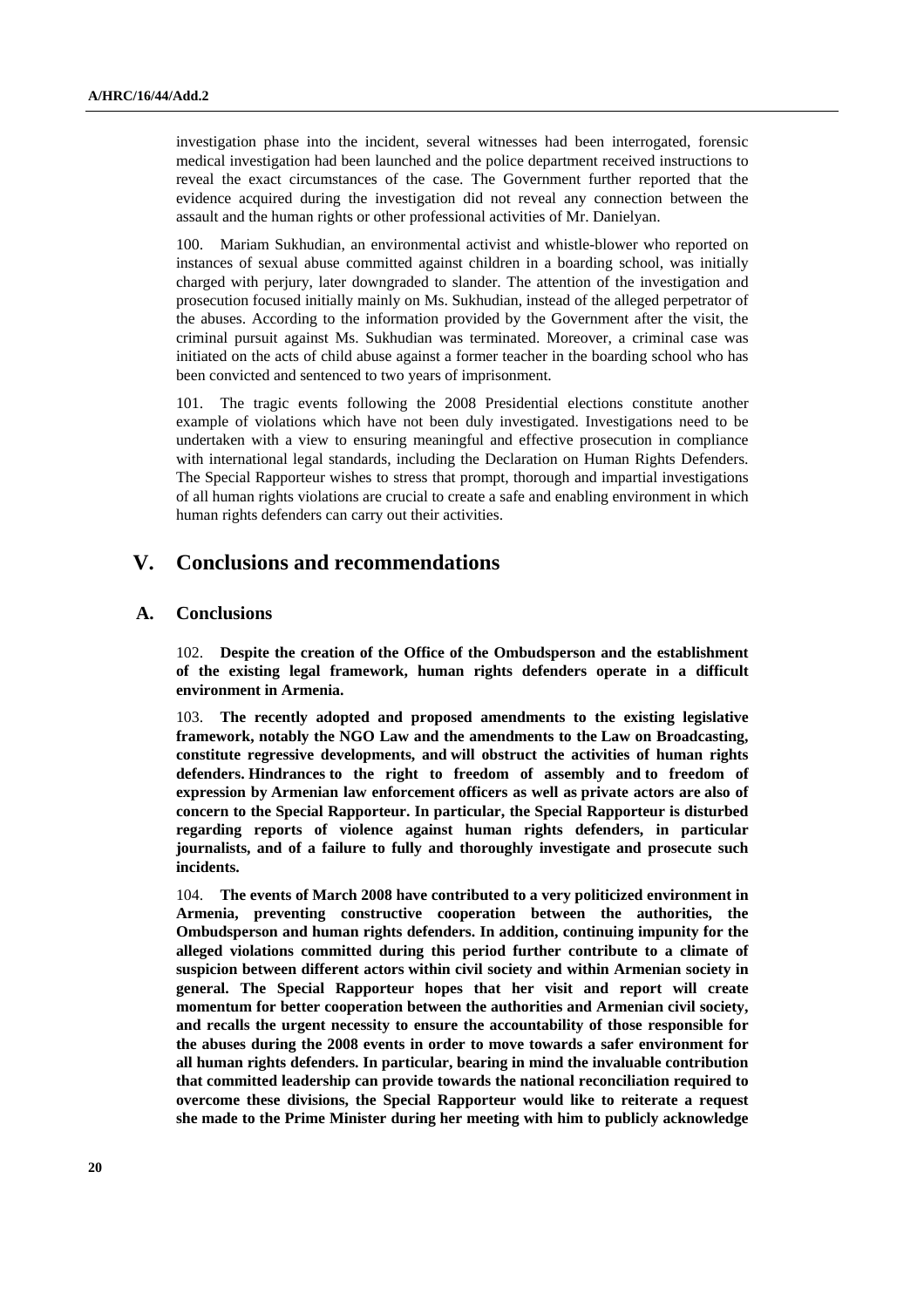**the role and importance of human rights defenders in achieving a flourishing, pluralistic and democratic society.** 

105. **The Special Rapporteur looks forward to a continued constructive dialogue with the Government on the situation of human rights defenders in all parts of the country. She calls on the United Nations agencies, donors and other international actors to improve their cooperation not only with civil society and in particular human rights defenders, but also with each other. The Special Rapporteur reminds the Government of Armenia of its human rights obligations and in particular calls upon it to fully implement the recommendations formulated during the universal periodic review.** 

## **B. Recommendations**

 **Recommendations for the consideration of the Government** 

106. **The Special Rapporteur recommends that the Government:** 

- **Publicly acknowledge the role and importance of human rights defenders in achieving a flourishing, pluralistic and democratic society**
- **Build trust and foster dialogue, based upon a sincere commitment to cooperation, collaboration and mutual respect by all stakeholders to strengthen civil society and the media so that they can play a meaningful role in the democratic process**
- **Ensure the right to have effective access, on a non-discriminatory basis, to participation in the conduct of public affairs, which includes the right to voice criticism and submit proposals to improve the functioning of governmental bodies, agencies and organisations concerned with public affairs**
- **Fully consult, include and incorporate the views of the civil society and human rights defenders in decision-making processes, including the legislative process, formulation of national policies and reporting to regional and international human rights mechanisms**
- **Fully implement the recommendations of the Working Group on the Universal Periodic Review of the Human Rights Council and amend the legislation pursuant to the UPR recommendations approved by Armenia**
- **Include civil society in an ongoing and sustained process of follow up to the recommendations made during the assessment of Armenia in the universal periodic review process**
- **Address the specific needs of human rights defenders, including women and LGBT human rights defenders, in the National Action Plan on Human Rights**
- **Guarantee that existing laws, regulations and rulings are implemented and enforced fully, promptly and effectively, in compliance with Armenia's international obligations**
- **Ensure that the right to hold peaceful, open and public demonstrations is freely available to all individuals without undue restrictions**
- **Undertake prompt, thorough and transparent investigation of all human rights violations, in particular attacks against journalists, in order to create a safe and enabling environment in which human rights defenders can carry out their activities free of all restrictions and reprisals, including judicial harassment**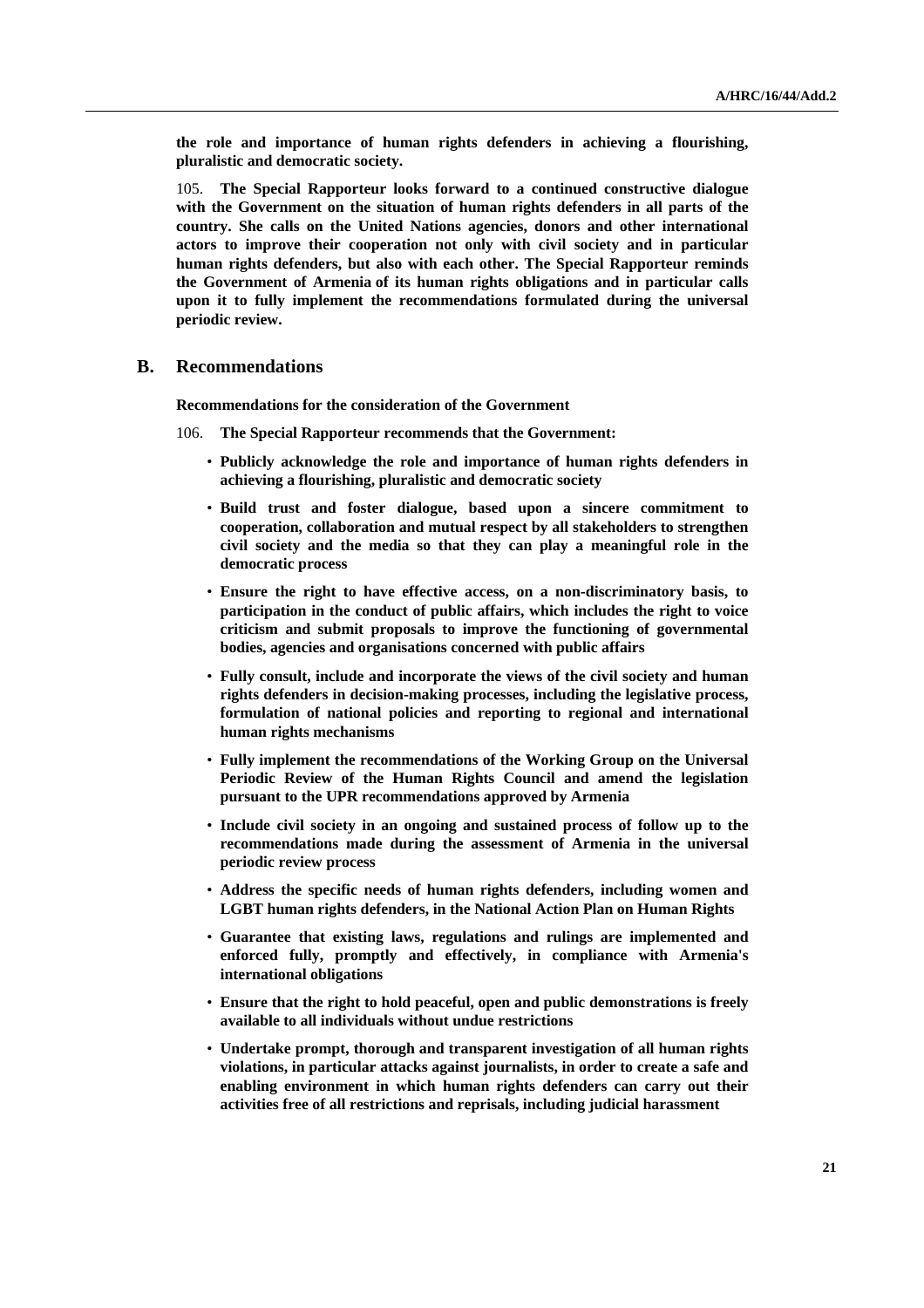- **Ensure that investigations are undertaken with a view to ensuring meaningful and effective prosecution in compliance with international legal standards, including the Declaration on Human Rights Defenders**
- **Implement a comprehensive programme of reform within the police service, immediately take steps to ensure the full independence of the judiciary, and reform the administration of justice, which should be carried out in conjunction with the implementation of an extensive anti-corruption strategy in order to ensure accountability within government structures**
- **Recognize the role of the Ombudsperson as an important actor within Armenian society**
- **Strengthen the financial and material resources available to the Office of the Ombudsperson to allow the Office to fulfil its mandate more effectively**
- **Reconsider the necessity of the envisaged amendments to the NGO Law**
- **Should the amendments be revised, ensure that public hearings on the Draft NGO Law are convened by the Standing Committee and the Ombudsperson and that the view of the civil society is taking into account**
- **Fully incorporate recommendations of civil society and international experts into the amendments to the Law on Television and Radio**
- **Carry out civic awareness and human rights education programmes, to foster tolerance and respect for human rights, and to ensure the dignity and respect of the individual**
- **Review the 2010 Amendments to the Armenian Criminal and Civil Codes with regard to Insult and Defamation in consultation with civil society, with a view to ensuring a proper balance between protection of the right to reputation and the right to freedom of expression and the press, and to fully bring Armenian provisions in this regard into line with best international practice**
- **Review the 2010 Amendments to the Law on Television and Radio, with a view to fully consulting all stakeholders within the country as well as international experts and monitors. In particular, the amendments should be reviewed with a view to adopting the recommendations made by the OSCE Representative on Freedom of the Media**
- **Issue legislative regulations in order to ensure that NTRC is fully and completely independent of Government influence, including through the nonpolitical appointment of its members, its financing and its operations**
- **Take concrete and effective steps to encourage plurality of media ownership and news reporting, including through a review of the current system of broadcast licensing and an end to the suspension of issuing of new broadcast licenses, and**
- **Ensure that new laws and amendments of existing legislation are in conformity with international standards and the human rights instruments ratified by Armenia.**

 **Recommendations for the consideration of the Office of the Human Rights Defender** 

107. **The Special Rapporteur recommends that the Office of the Human Rights Defender:**